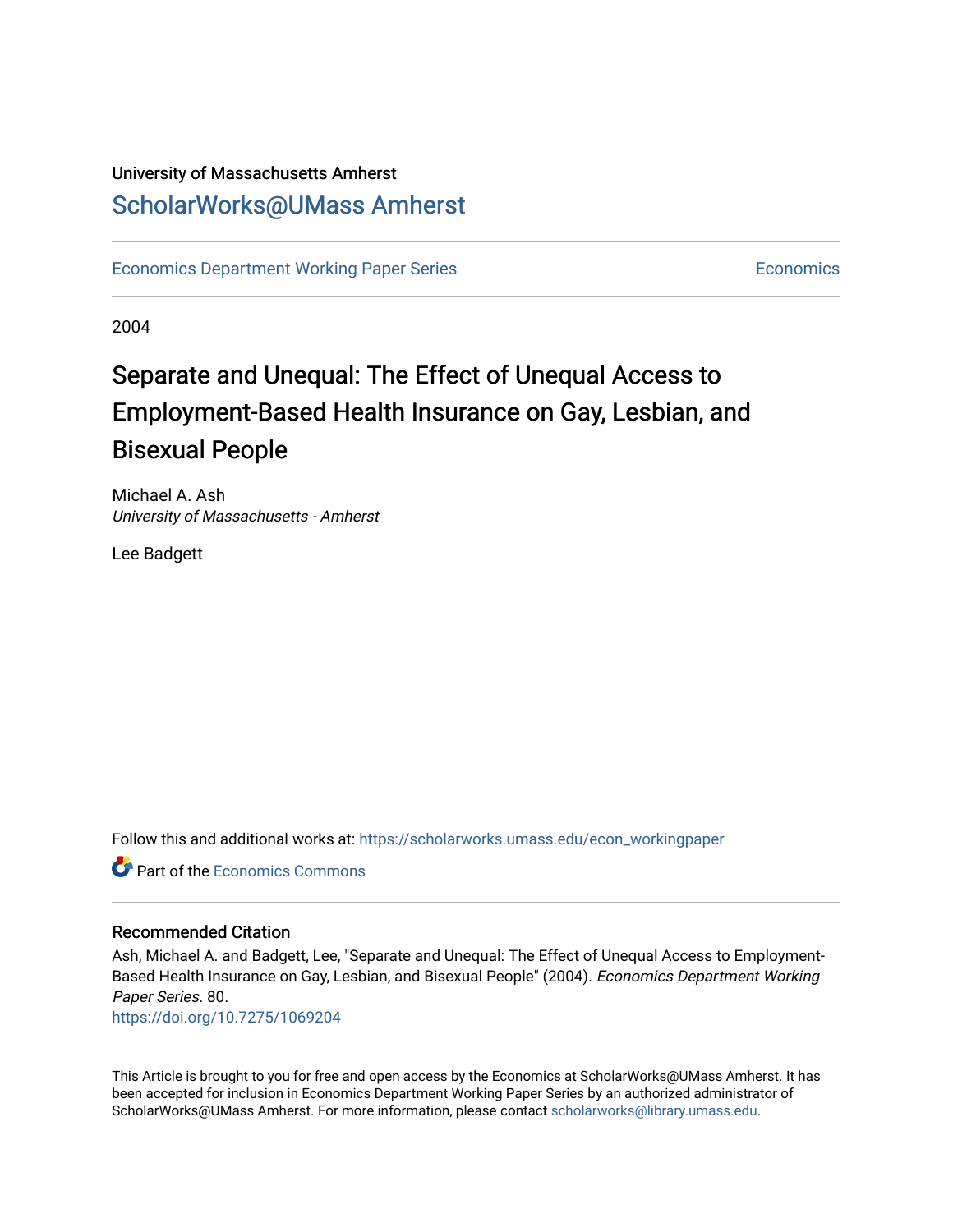# **DEPARTMENT OF ECONOMICS**

## **Working Paper**

**Separate and Unequal: The Effect of Unequal Access to Employment-Based Health Insurance on Gay, Lesbian, and Bisexual People** 

> by Michael A. Ash and M. V. Lee Badgett\*

> > Working Paper 2004-13



### **UNIVERSITY OF MASSACHUSETTS AMHERST**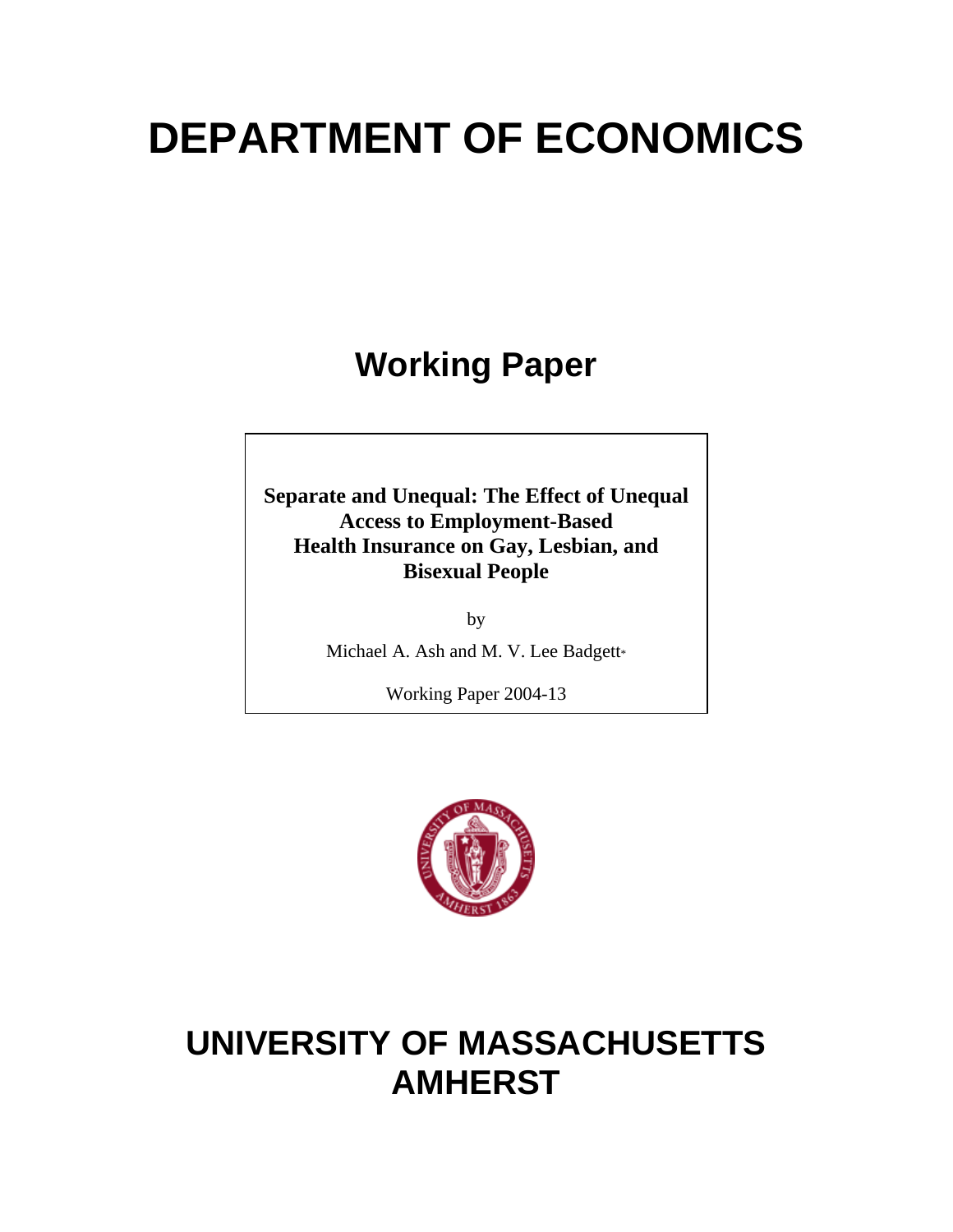Separate and Unequal: The Effect of Unequal Access to Employment-Based Health Insurance on Gay, Lesbian, and Bisexual People

> Michael A. Ash and M. V. Lee Badgett\* Department of Economics and Center for Public Policy and Administration University of Massachusetts-Amherst

Mailing address: Dept of Economics Thompson Hall University of Massachusetts, Amherst Amherst, MA 01003

mash@econs.umass.edu, 413-545-6329 lbadgett@econs.umass.edu, 413-545-0159 fax: 413-545-2921

JEL Codes: J32, J38, J71

August 2004

#### ABSTRACT

<sup>\*</sup> We thank the American Psychological Foundation for the generous research support of the 2002 Wayne F. Placek Research Grant, CPPA for providing additional support, and Rosa Luz Duran of the Department of Economics and Kumna Jung of CPPA for their outstanding research assistance.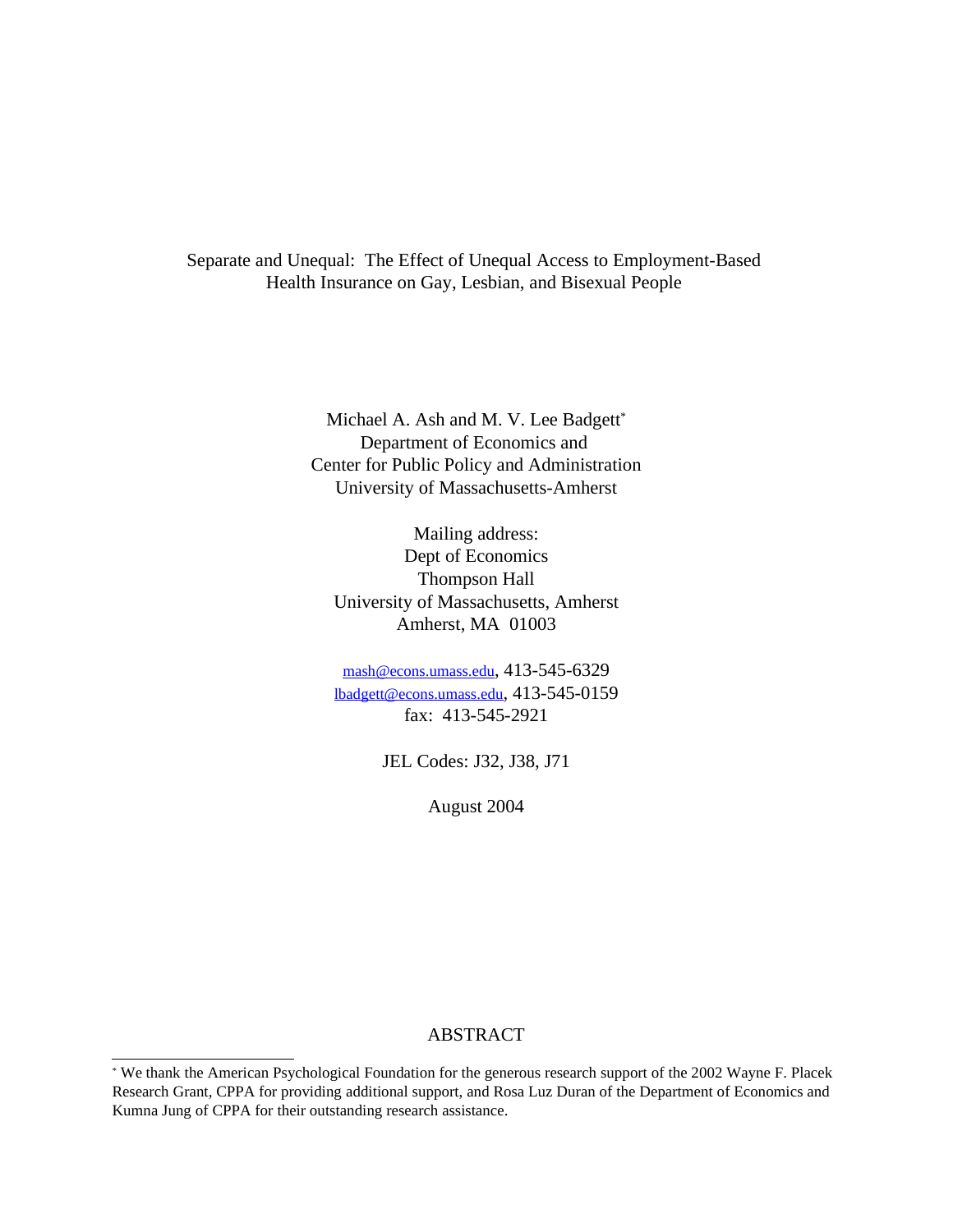Separate and Unequal: The Effect of Unequal Access to Employment-Based Health Insurance on Gay, Lesbian, and Bisexual People

August 2004

#### ABSTRACT

Employers' standard practice of including legal spouses in health insurance is likely to place people in unmarried couples at a significant disadvantage for obtaining coverage. Data from married and unmarried couples in the Current Population Survey confirm that people with unmarried partners are two to three times more likely to lack health insurance than are people in married couples, even after controlling for factors that influence coverage. A requirement to provide the same benefits for partners as are provided to spouses would reduce the proportion of uninsured people in same-sex couples and different-sex couples by as much as 50%. We find no evidence of adverse selection. We predict that a typical employer offering domestic partner coverage will see a small increase in enrollment, ranging from 0.1% to 0.3% for same-sex partners and 1.3% to 2.1% for different-sex unmarried partners.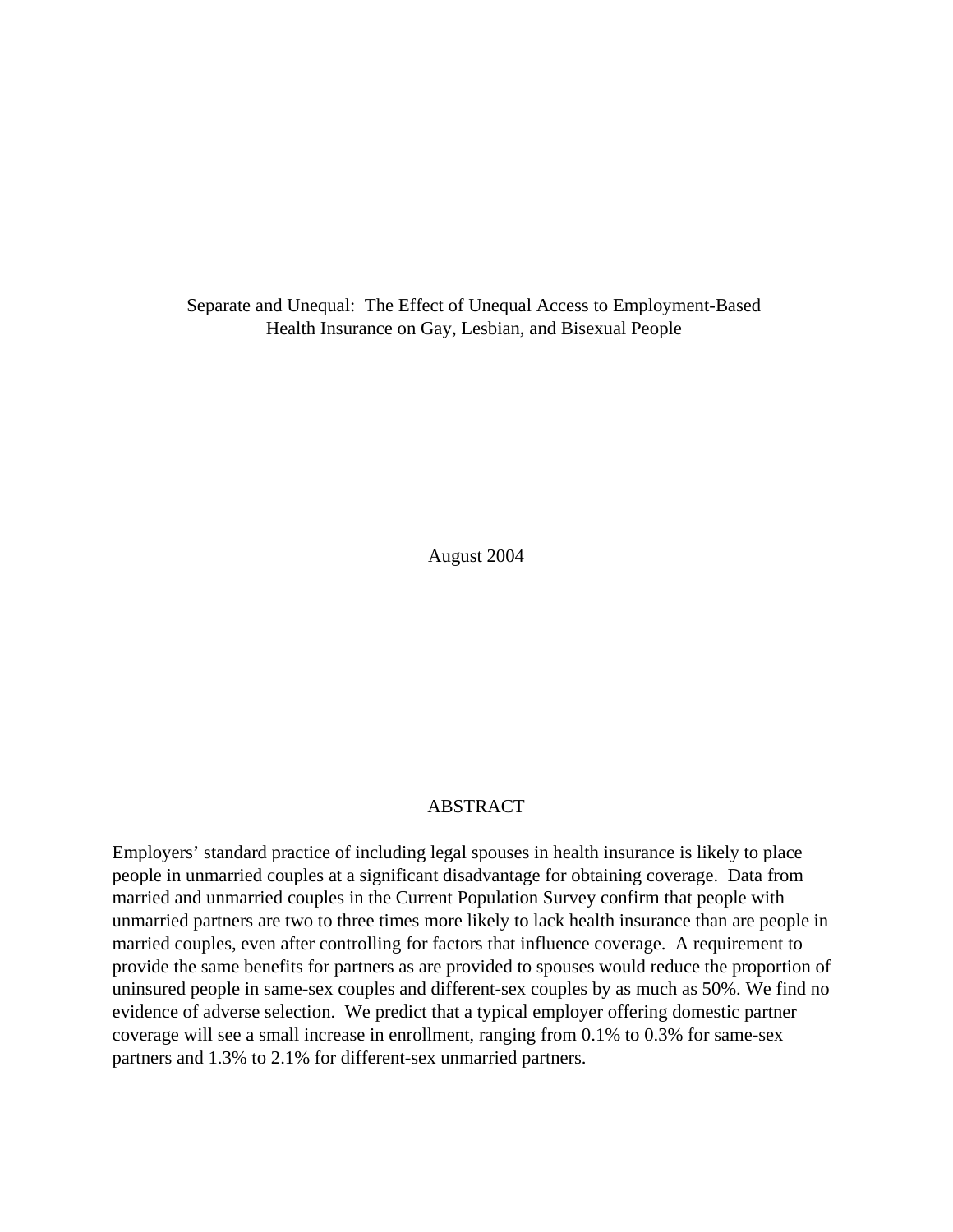For most non-elderly people in the United States, health insurance and access to health care derive from one's own or a family member's employment. As a matter of customary compensation practice, many employers offer employment-based health insurance to spouses of employees. Gay, lesbian, and bisexual (GLB) people are at a significant disadvantage in this route to health insurance, however, because they cannot legally marry in the United States and are unable to claim benefits for a same-sex domestic partner from most employers. This paper assesses the consequences of compensation inequality for GLB people's insurance status as well as the impact of more equitable policies on GLB people and their employers.

Because 80 percent of non-elderly insured people in the United States receive coverage through their own employment or through the employment-based health insurance of a family member (U.S. Bureau of the Census 2002), the exclusion of same-sex domestic partners makes GLB people and their children likely to lack insurance at a rate higher than the 14-percent U.S. average for the non-elderly (U.S. Bureau of the Census 2002). No study has yet established how much access to health insurance is limited because of the structure of employee benefits, but three reports suggest that rates of being uninsured may be significantly higher for GLB people. One study pooled data from seven nonrandom surveys of lesbian and bisexual women, and determined that lesbians were less likely to have health insurance than were a similar sample of women in the National Health Interview Survey (Cochran, et al., 2001). A second study using data from 1992 voter exit polls found that only 29 percent of heterosexual but 46 percent of GLB voters said that they "presently do not have health insurance" (Badgett, 1994). Finally, a study of women in Los Angeles County found that lesbian and bisexual women were significantly less likely to have health insurance, even after controlling for employment status, age, income, and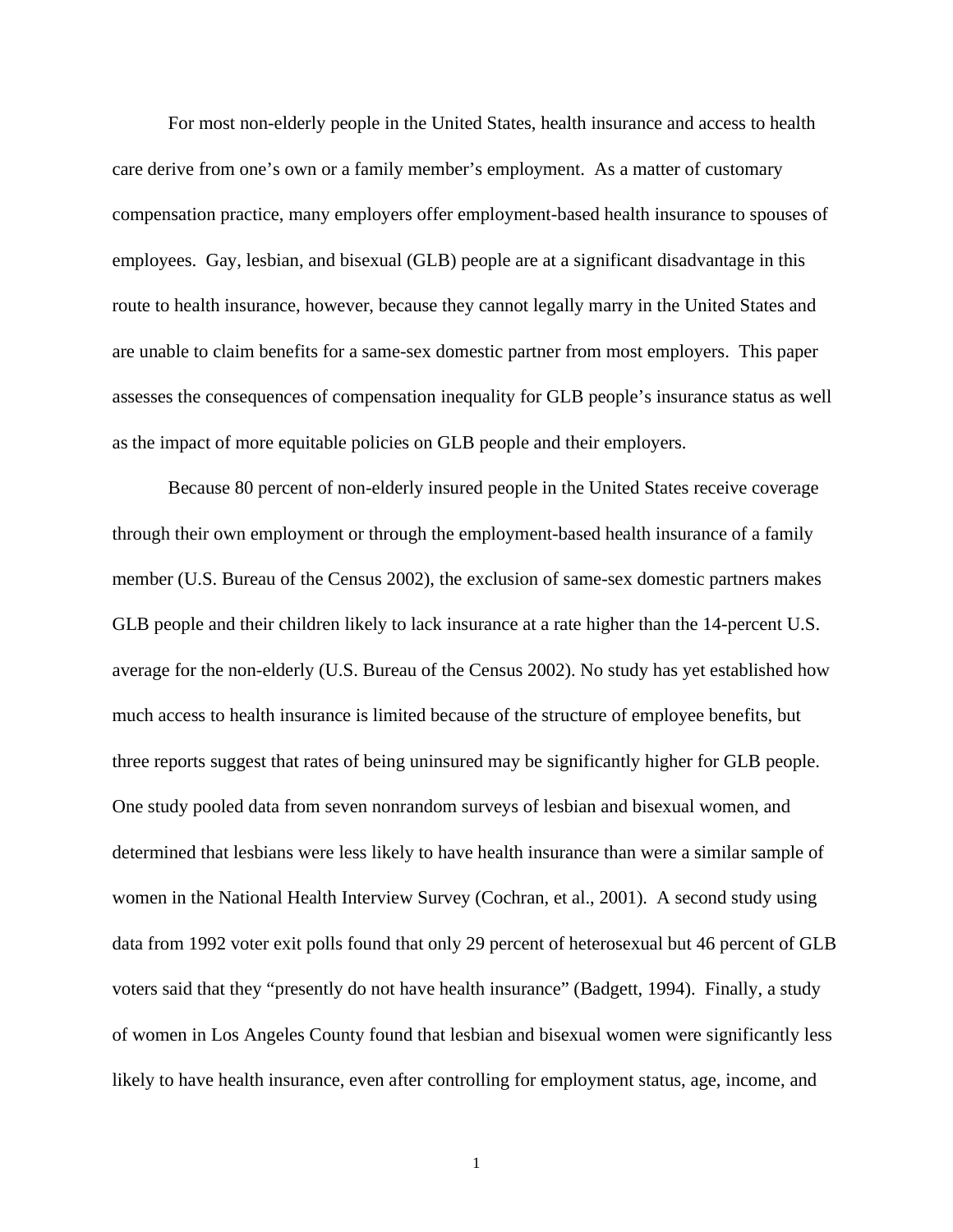education (Diamant, et al., 2000). Our study starts by measuring insurance disparities across sexual orientation but goes beyond the existing literature to assess the contribution of employer compensation practices to the insurance disparity.

In addition to health policy concerns raised by the lack of insurance for gay, lesbian, and bisexual people, policymakers and many employers have most commonly addressed sexual orientation disparities from a civil rights perspective. First, as employers themselves, many cities, counties, and states have adopted the practice of providing benefits to the domestic partners of GLB people and often to heterosexual employees' partners, as well (Badgett, 2001). A 2001 survey found that 16% of employees work for firms offering health care coverage to same-sex domestic partners, and 11% work for firms offering coverage to different-sex partners (Kaiser Family Foundation, 2001). Second, as purchasers of goods and services, the cities of Los Angeles, San Francisco, Seattle, and New York, as well as the State of California, now require their contractors to offer equal benefits to domestic partners and to spouses, and other cities are considering similar laws (Rogers and Dunham, 2003). And finally, as the legal authority for creating family relationships, some states now recognize marriages between two people of the same-sex (Massachusetts) or marriage-like partnerships between two people of the same sex (Vermont, California, New Jersey, and Hawaii), creating situations that may have cost implications for a much wider set of private employers.

A common set of questions and concerns have arisen in each of the debates over compensation changes, contracting policies, and even same-sex marriage: How many people need this status? How much will it cost? In the debates focused specifically on employment benefits, the issue of different-sex partners also arises: Should employees with different-sex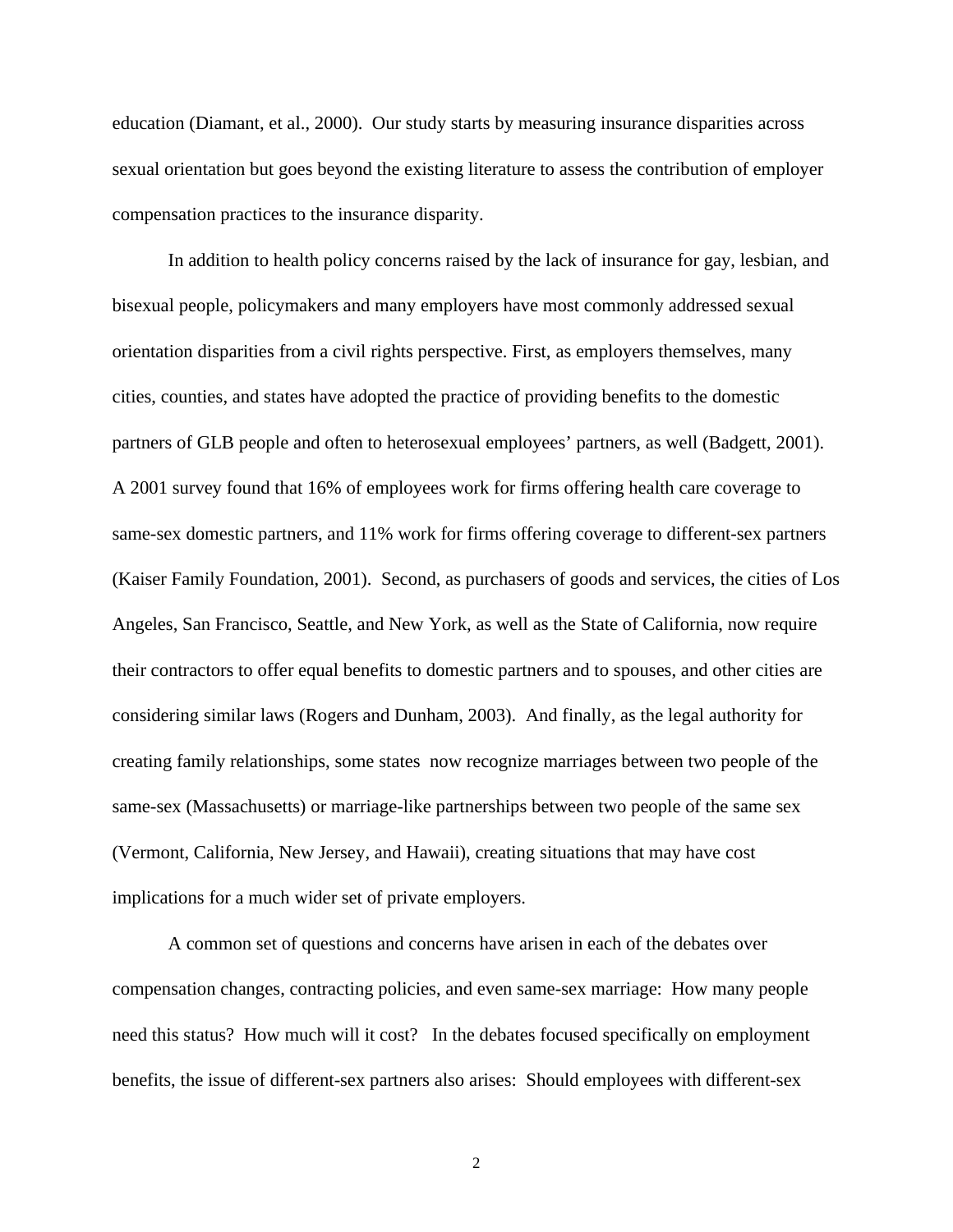partners be given the domestic partner benefits even though they can marry, and how much will they add to the cost? The anecdotal experience of individual employers offering health benefits to partners suggests that fewer than 1 percent of employees sign up a same-sex partner when offered partner coverage, and those partners do not have higher than average health care costs (Badgett, 2001), but as yet we have no answers to the concerns about enrollment and the possibility of adverse selection based on rigorous empirical analysis.

This study uses data from the Current Population Survey, a large, nationally representative sample of households in the United States to address these questions that have important policy and even health implications. Comparing the detailed health insurance status of same-sex and different-sex couples—both married and unmarried—will allow us to estimate the relationship of employer-based health insurance to actual coverage of individuals. An analysis of couples provides data for a policy simulation of more widespread domestic partner coverage.

#### **Methods**

#### *Data*

Few representative surveys include questions on sexual orientation, and of those that do, none ask detailed questions on health insurance. Because access to health insurance is tied so closely to family relationships, a practical strategy is to focus on surveys that allow us to identify couples —both same-sex and different-sex couples—and their health insurance sources. We will presume that individuals who declare that they have a same-sex "unmarried partner" are likely to be GLB (see Black et al., 2000, and Carpenter, 2004, for evidence that same-sex partners are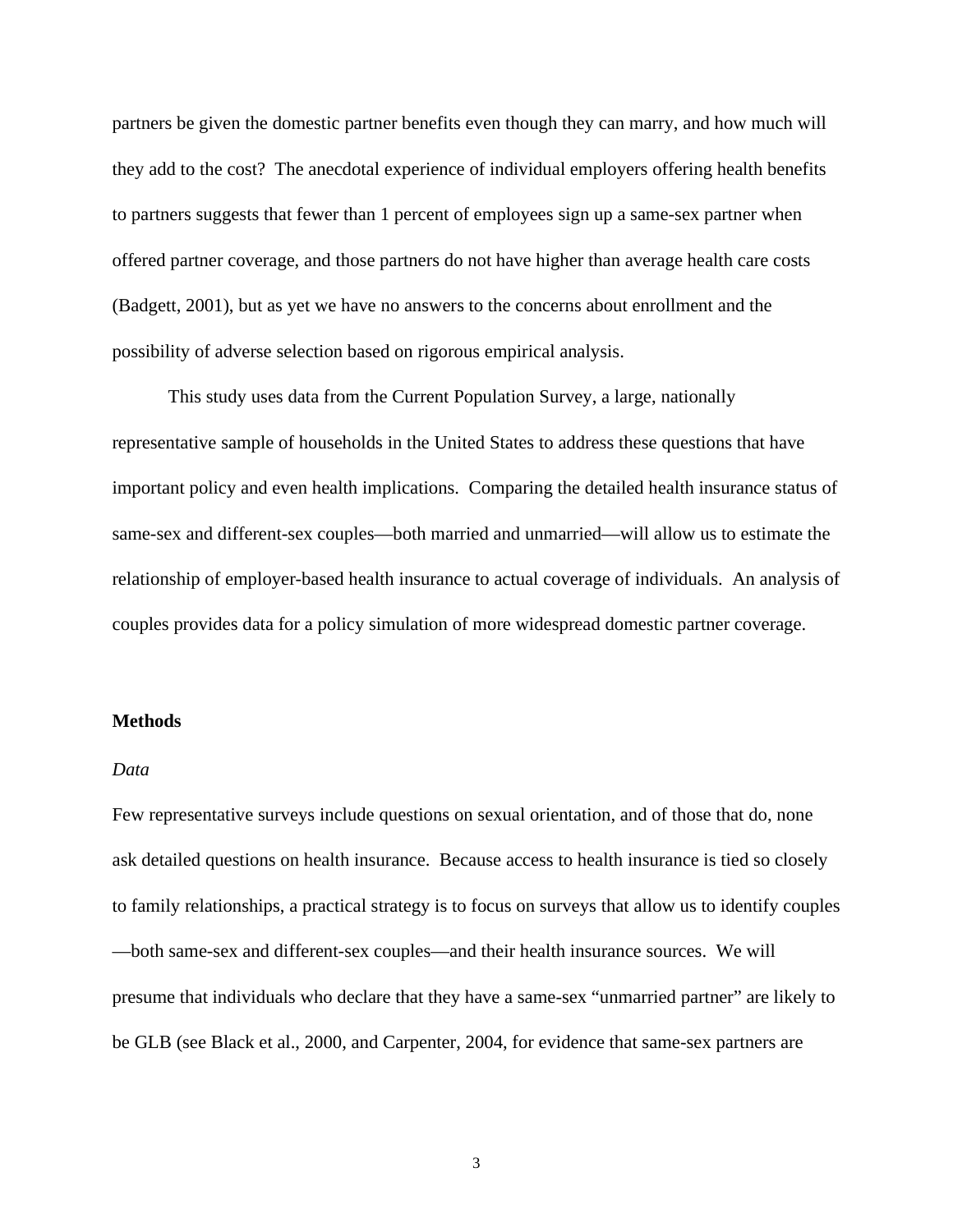likely to be gay, lesbian, or bisexual) and that people with a different-sex partner or spouse are heterosexual.

The Annual Social and Economic (ASEC) Supplement, formerly the Annual Demographic Survey, a supplement to the Current Population Survey (CPS), is conducted each March by the U.S. Census Bureau and interviews a representative sample of approximately 60,000 U.S. households. The survey includes detailed questions about health insurance coverage as well as partner relationship status. Since 1996 the CPS has included "unmarried partner" on its roster of household relationships, which also includes "spouse." The survey respondent provides the relationship of each individual in the household to the reference person of the household, or householder. We pool the CPS conducted between 1996 and 2003. By comparing the reported sex of the reference person and the partner, we can identify same-sex and differentsex unmarried couples as well as different-sex married couples. Unfortunately, we cannot identify the sexual orientation of individuals who are not married or partnered (although these individuals would not be affected by widespread partner coverage) or who are in couples not including a householder. The CPS also contains information on other social and economic characteristics, such as education, age, union status, and wage, as well as health insurance coverage and pensions. Because our main interest is employment-based health insurance, we exclude all people in partnerships in which either partner is age 65 or older and thus eligible for Medicare.

In a small number of cases, the coding identified two or more persons in the household as potential partners of the reference person, and we examined these cases individually. If the survey specifically identified one of the potential partner matches as spouse then we selected this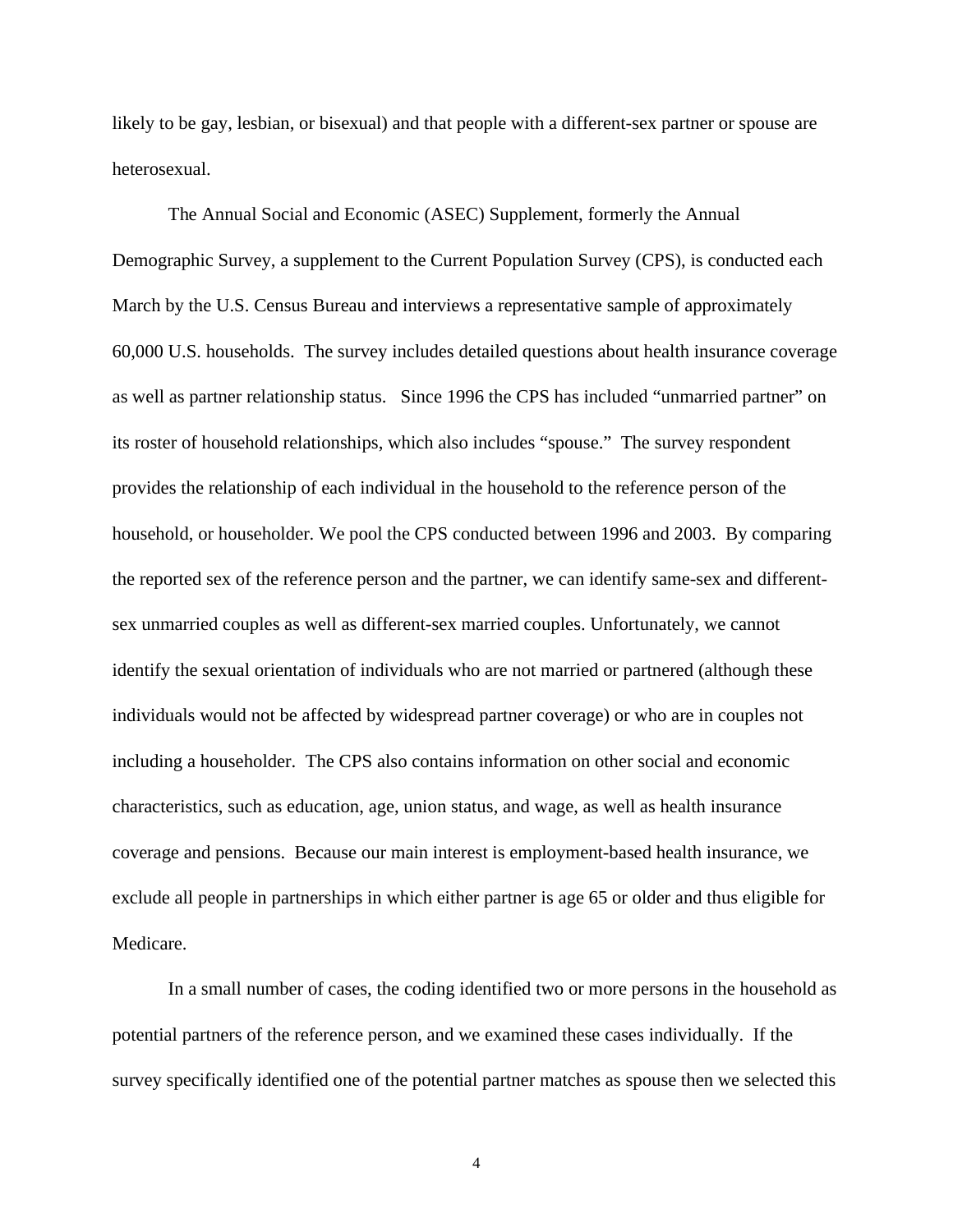person as the partner. In most remaining cases, all but one of the reported partners were younger than 16 years of age and were, presumably, children misclassified as partners. After eliminating children, we selected any unique potential partner match. In the still remaining cases, we used line number and the ages of partners and reference persons to establish the match; this final method created no additional same-sex partnerships.

By pooling CPS data across years, we find 470 same-sex couples, or 476 men and 464 women in same-sex couples, and over the nine-year period, same-sex couples compose 0.26 percent of all couples. The rate in the CPS grows steadily over time, from 0.13 percent in 1996 to 0.36 percent in 2003, perhaps indicating a greater willingness to report same-sex status. Because we aggregate across years, we cannot directly compare the proportion of couples in our sample to other data sources, such as the 1990 or 2000 Censuses, but the share of same-sex couples in our sample is lower than either the 0.3 percent rate in the 1990 Census (Gary Gates, personal communication, 10/24/04) or the 1.0 percent rate in the 2000 Census (U.S. Bureau of the Census 2003). The difference between the Census and the CPS may reflect differences in willingness to report same-sex couple status on a self-administered Census questionnaire and on the CPS interview.

The partial panel structure of the CPS means that we observe most people in two adjacent years. We use the panel structure to check the assignment of couple status with the concern that misclassification of sex, for example, due to key-punch error, may cause some couples to be misclassified as same-sex or different-sex. Households that report a same-sex couple in the first year are very likely to report a same-sex couple in the second year: 14 couples of the initially identified 496 same-sex couples switch between same-sex and different-sex status, which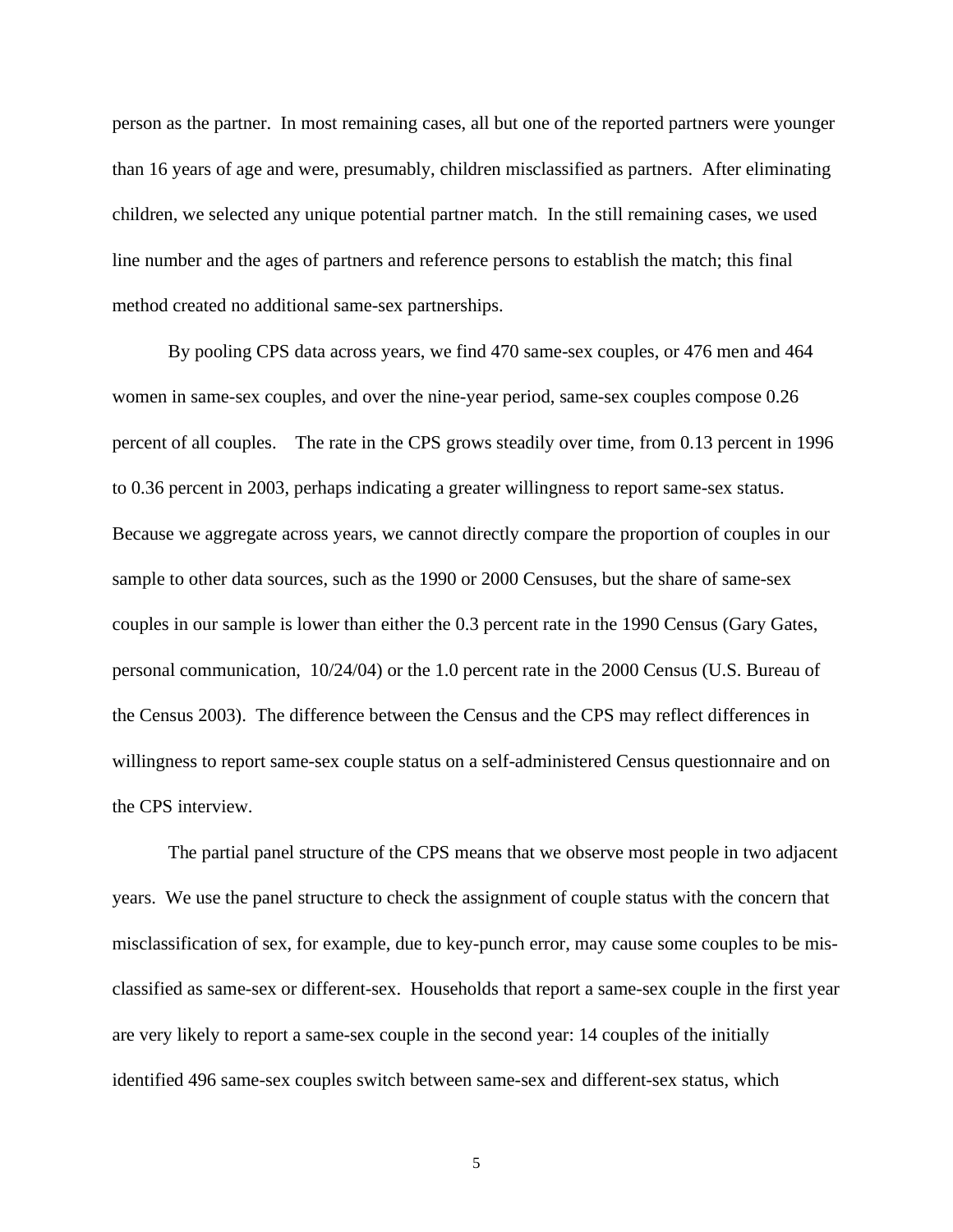suggests a mis-classification rate for same-sex couples of 3 percent. 1 The error checking enabled by the panel structure of the CPS is not possible in the purely cross-sectional Census, but the low mis-classification rate in the CPS data may help to validate Census-based research on same-sex couples. Almost all couples that appear to be same-sex in cross section are validated in the longitudinal data.

In our analysis we estimate standard errors that account for the non-independence of the two observations on the same person. We weight all observations with the Census-provided probability weights that make the CPS representative of the U.S. population. Neither adjustment has an important effect on the sign, size, or significance of the results, and unweighted and unadjusted tabulations are available from the authors.

#### *Measures of health insurance status and health*

The CPS determines whether each household member had health insurance coverage at any time in the preceding year through a range of sources: current or former employer or union provided, private unrelated to employment, Medicare, Medicaid, military or veterans' care or Indian Health Service. The survey also identifies each household member as covered as the policyholder or as a dependent. Unfortunately, the CPS only provides data on actual coverage, not employers' offers of coverage. Using the actual coverage information for each partnered adult, we collapse the many coverage categories into six: (1) employment-based health insurance as a policyholder; (2) employment-based health insurance as a dependent; (3) private coverage other than employment-based as policyholder or dependent; (4) Medicaid coverage; (5) other government coverage (Medicare, military or veterans' care or Indian Health Service); or (6) no coverage.

<sup>&</sup>lt;sup>1</sup> This rate is comparable to the error rate for same-sex couples in the 1990 Census inferred by Black et al., 2000.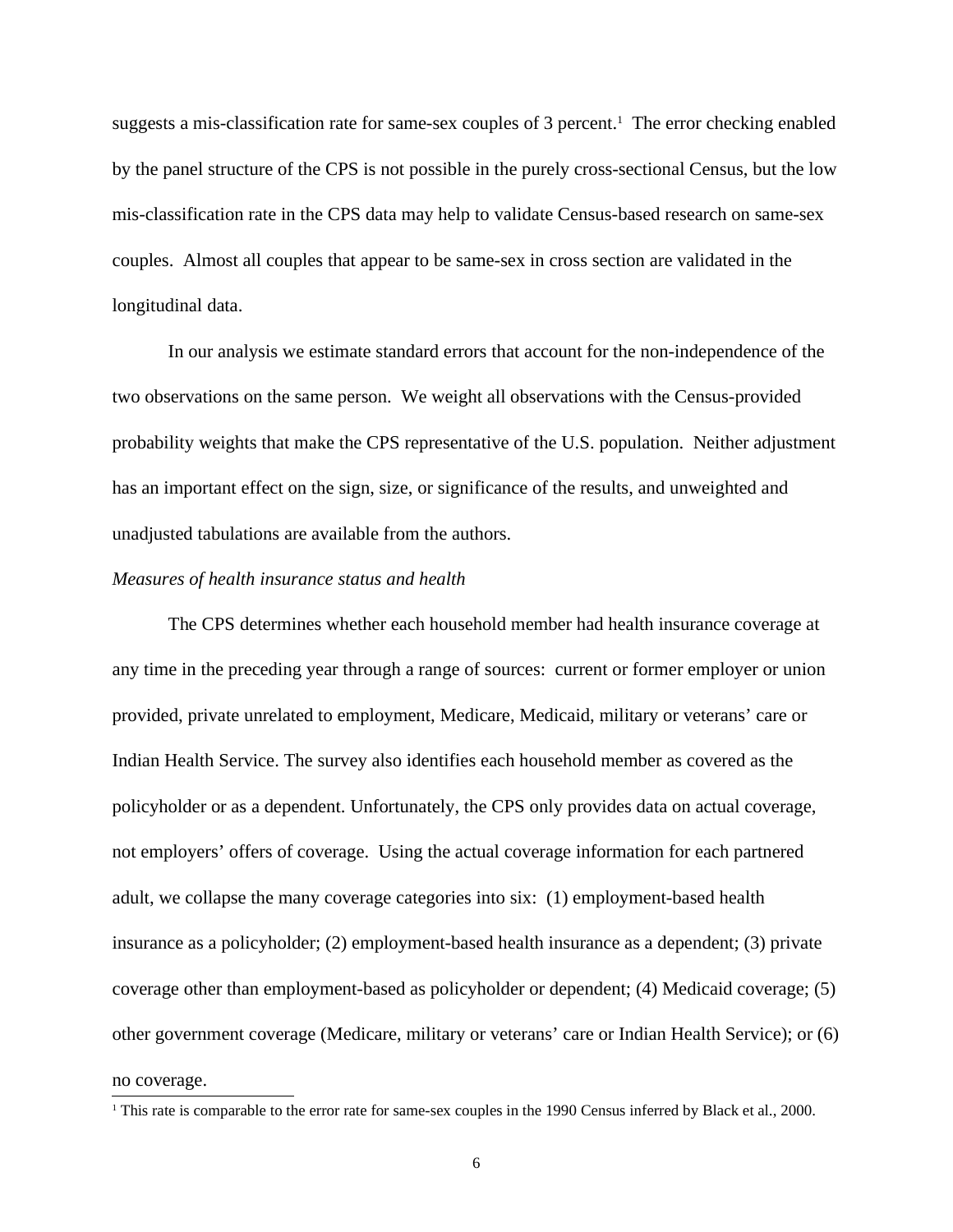The CPS inquires about health status of all household members by asking the household respondent, "Would you say …'s health in general is excellent, very good, good, fair, or poor?" The health literature validates subjectively reported health as a strong predictor of mortality and of functional health status (Idler and Benyamini 1997). The measure of health allows us to assess both the consequences of exclusion from employment-based coverage and the possibility of adverse selection, i.e. that individuals who would become eligible for employer-based domestic partner coverage would generate above-average health costs.

#### **Results**

#### *Characteristics of Individuals*

Table 1 presents characteristics of people in different kinds of couples that are likely to influence health care coverage. All calculations presented here are weighted by the CPS person weight to reflect the probability of being sampled. We split the same-sex couples by sex since men and women tend to have different labor force experiences. Also, employers and their insurers have expressed more concerns about providing partner coverage for gay men because of their rates of HIV infection have been much higher than for lesbians (Spencer's Research Reports on Employee Benefits, 1992).

Individuals in unmarried partner relationships differ from married people in ways that might influence the likelihood of employer-based health insurance coverage. People with unmarried partners are significantly younger than those in married couples, although the average age for people in same-sex couples is closer to that of people in married couples than to that of people in different-sex unmarried couples. Unmarried couples are slightly more likely to live in the northeast or west than are married couples (For all couple types, the chi-square (df=9) test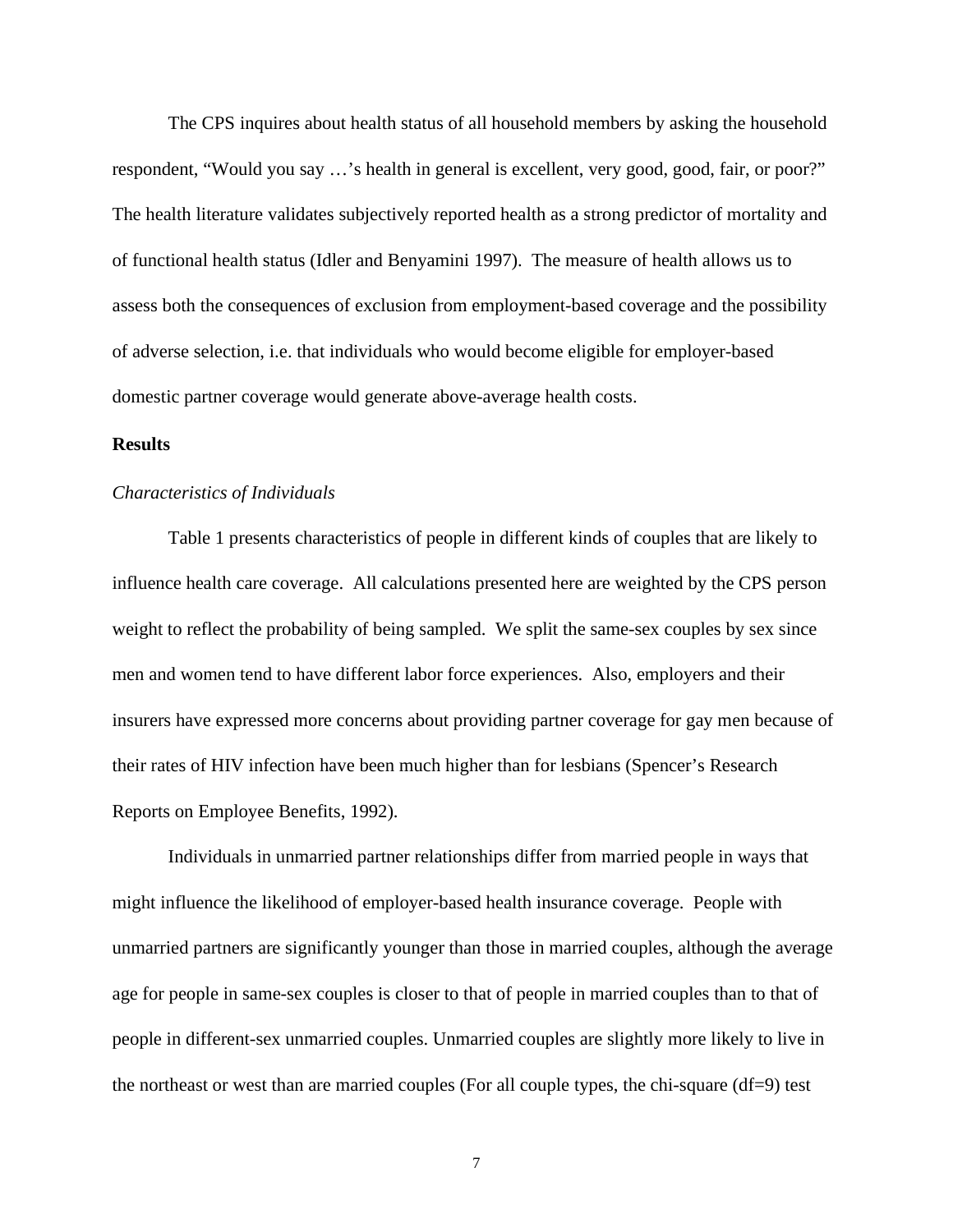statistics is 482 (p-val=0.000); for same-sex couples compared only to married couples, the chisquare (df=6) test statistic is 75 (p-val=0.000)). Because of the differences in age structure and in region of residence among couple types, we present adjusted results in Tables 2 and 5: the constant plus the coefficient on the couple-type indicators in a regression that also includes indicators for the four census regions and for five ten-year age categories. We note any case in which the non-adjusted results differ from the adjusted results.

Married men are somewhat more likely to work full-time than are men in unmarried couples, and there is no difference in the full-time employment rates of men in same-sex or different-sex unmarried couples. Married women are somewhat less likely to work full-time than are women in unmarried couples. Lesbians in couples are somewhat more likely to work full-time than are women in different-sex unmarried couples. These patterns are consistent with 1990 Census data as well (see Allegretto and Arthur, 2001, for data on men). We expect higher rates of health insurance coverage through the individual's own employer for sex and coupletypes that are more likely to be employed full-time (U.S. Bureau of Labor Statistics, 2003). About 90 percent of all couple types have at least one full-time worker; only different-sex unmarried couples are significantly less likely to have a full-time worker, although the difference is small (2 percentage points).

Finally, while men and women in same-sex couples have higher levels of education than married couples, a factor that might suggest greater access to good jobs with health benefits (U.S. Bureau of the Census 2002), unmarried different-sex couples have less education than married couples.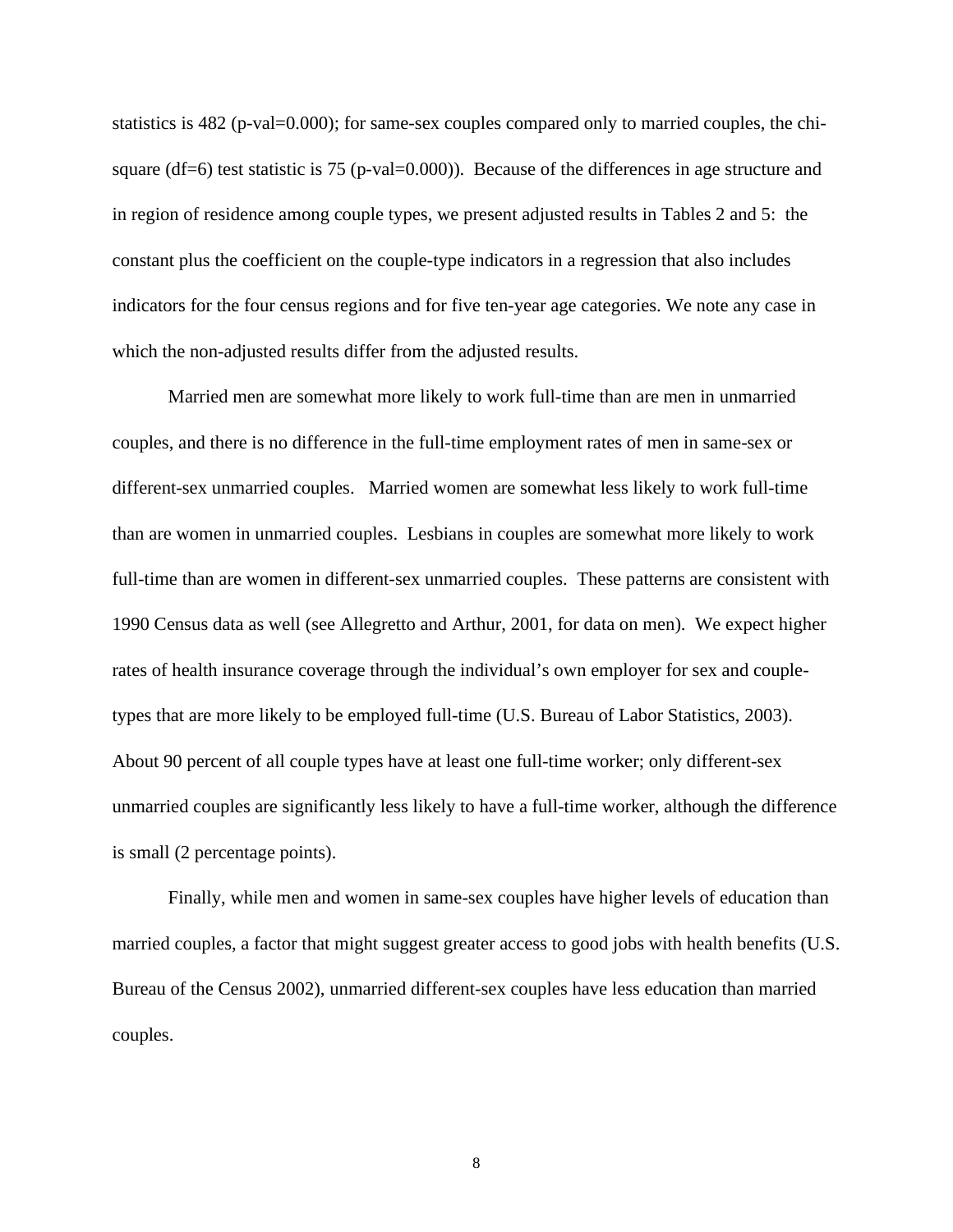The last row of Table 1 presents the median combined earnings for the couples, which provides a measure both of the likelihood of coverage and of the affordability of alternative health insurance options. The average income of same-sex male couples is substantially higher than that of same-sex female couples and married or unmarried different-sex couples. These differences likely reflect several factors. Male same-sex couples have the highest rate of both partners working and potentially combine two male incomes. Unmarried different-sex couples have substantially lower income than do same-sex female couples and married couples, where average income is approximately equal. Both women and men in same-sex couples have higher educational attainments, which would also tend to increase earnings for those couples. 2 *Comparing rates of insurance coverage across couple types*

Table 2 presents the health insurance status for the four different couple types. Because of the large differences in age and region, which will influence the likelihood of coverage, Table 2 shows percentages adjusted for age and region differences. The characteristics of people in couples imply that people in unmarried couples should be more likely to have their own employer-provided coverage than to have coverage through a partner, a prediction confirmed by Table 2. About 63-65 percent of both gay men and lesbians receive health coverage through their own employer while 56 percent of different-sex unmarried partners get such coverage, but only 52 percent of married individuals report their own employer as the source of coverage.<sup>3</sup>

Given employers' benefits practices, however, fewer people in unmarried couples will receive employer-provided coverage as dependents, as Table 2 shows. Less than 7 percent of

<sup>&</sup>lt;sup>2</sup> Prior research on incomes by sexual orientation indicates that gay men and men in same-sex couples tend to earn less than heterosexual men or married men with controls for education, location, race, etc. See Badgett, 1995; Klawitter and Flatt, 1998; Allegretto and Arthur, 2001; Black, et al., 2003.

<sup>3</sup> These figures combine individuals with "own-EBHI" and "both own and dependent" coverage.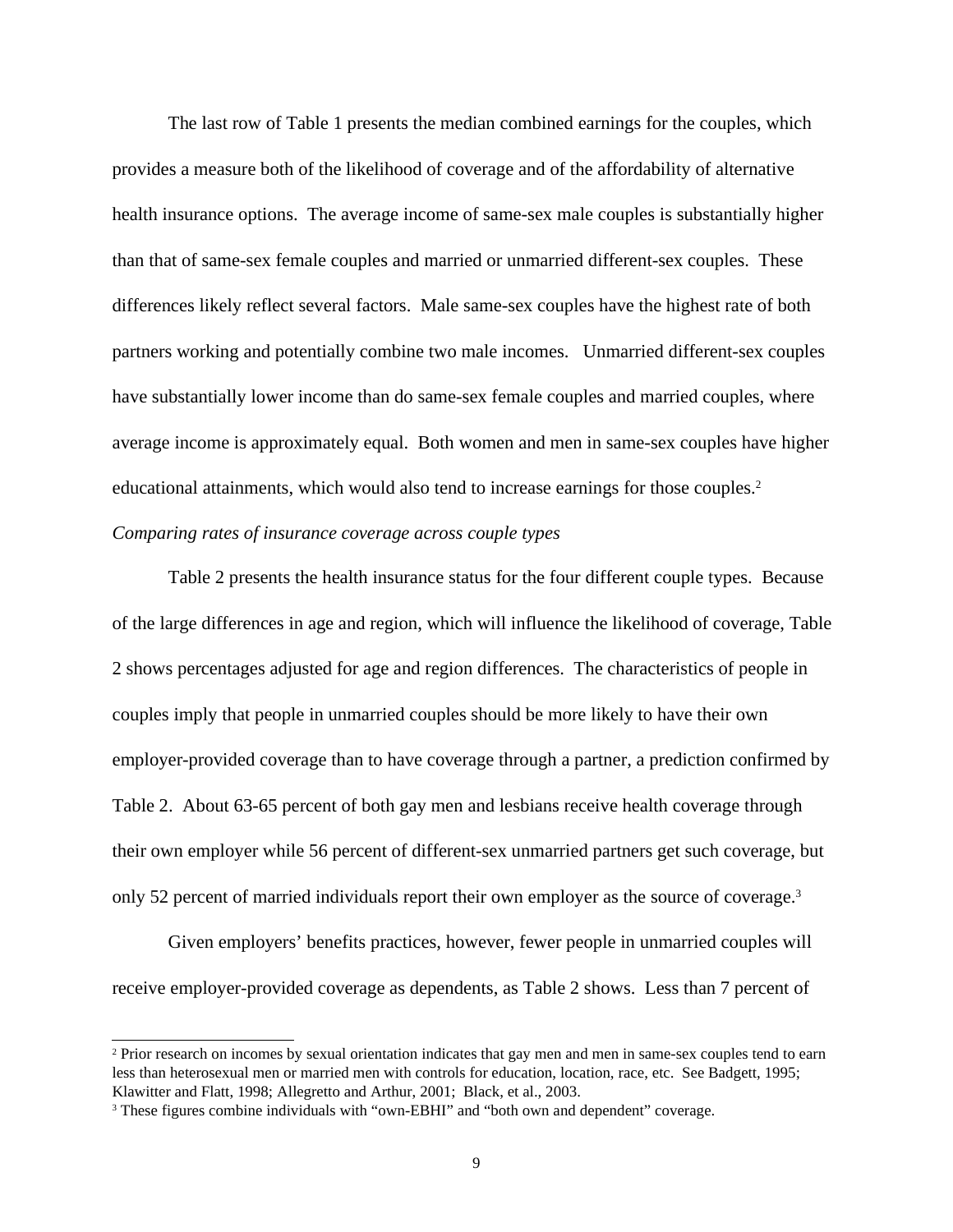any category of unmarried partner has dependent coverage, but 39 percent of married people get coverage through a partner's employer-based coverage. The fact that any unmarried individuals get coverage as a dependent suggests that some employers provide spousal coverage to the domestic partners of employees, as noted earlier. Most employers providing partner coverage offer it to both kinds of couples (Human Rights Campaign, 2001).

In terms of absolute numbers, however, people with different-sex partners who have domestic partner coverage outnumber the same-sex partners with domestic partner coverage by a nine to one margin. The relative proportions of different-sex and same-sex couples with partner coverage are consistent with the experience of employers who offer coverage to both kinds of partners (Badgett, 2001). The absolute number of people covered by domestic partner benefits will partly determine both the cost to employers of expanding coverage and the public sector cost if domestic-partnership health coverage were to receive tax exemption, as spousal and other family benefits now do. Among the options facing policy-makers would be to limit a tax exemption or a requirement of partner benefits just to same-sex couples, with the rationale that marriage is not now an available option.

The data summarized in Table 2 also show that unmarried couples do not (and possibly cannot) completely compensate for the lack of employer coverage for partners by purchasing private insurance. Complete adaptation would mean high rates of purchasing private coverage, but the rates of private coverage are only a bit higher for gay male couples but are similar for married couples, lesbian couples, and unmarried different-sex couples. Instead, employers' practices result in less overall insurance coverage for people in unmarried couples. The last row of Table 2 shows that 10.7 percent of married individuals lack any form of health insurance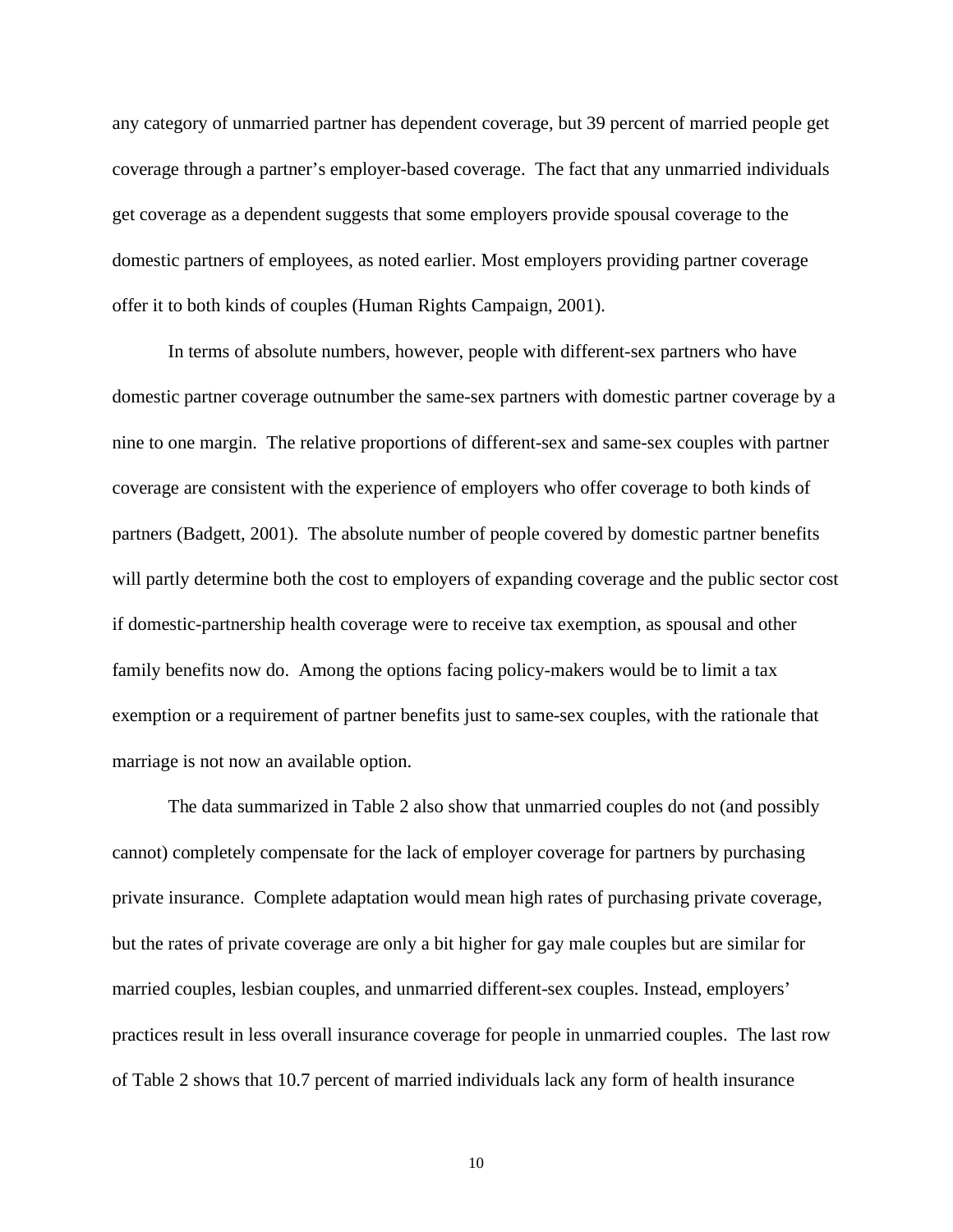coverage. People in same-sex couples, however, are almost twice as likely to lack coverage: 18 percent have no health insurance. Unmarried heterosexuals are almost three times as likely as married couples to lack coverage.

Overall, Table 2 demonstrates that employer benefits practices do not simply rearrange the kind of coverage that unmarried individuals obtain. Those practices appear to result in less access to health insurance coverage for unmarried partners. Gay men and lesbians in couples are more likely to be uninsured than are married heterosexuals, and unmarried heterosexuals are the least likely to be insured.

One possible alternative explanation of the relatively low rates of uninsured people among married people is that they might have a greater demand for insurance coverage. The causes of greater demand by married people might include the higher average age, greater likelihood of having children, and higher incomes to purchase insurance (or to pay their share of coverage offered by an employer). To assess this possibility, we model the probability of an individual having no insurance as a function of five age-category dummies (to capture the nonlinear impact of age), income, health status (reporting fair or poor health), couple type, employment status (both own and partner's) and presence of children.

We estimate the dichotomous insurance-coverage outcome with the linear probability model (LPM) . (Probit models provide substantially the same results.) In Table 3 we present the results of the LPM predicting no insurance coverage. First we report results for the pooled sample to demonstrate that the difference in coverage across couple types persists with multivariate controls. Then we report separate regressions for people in each couple type to distinguish the determinants of coverage. We find that own full-time employment, education,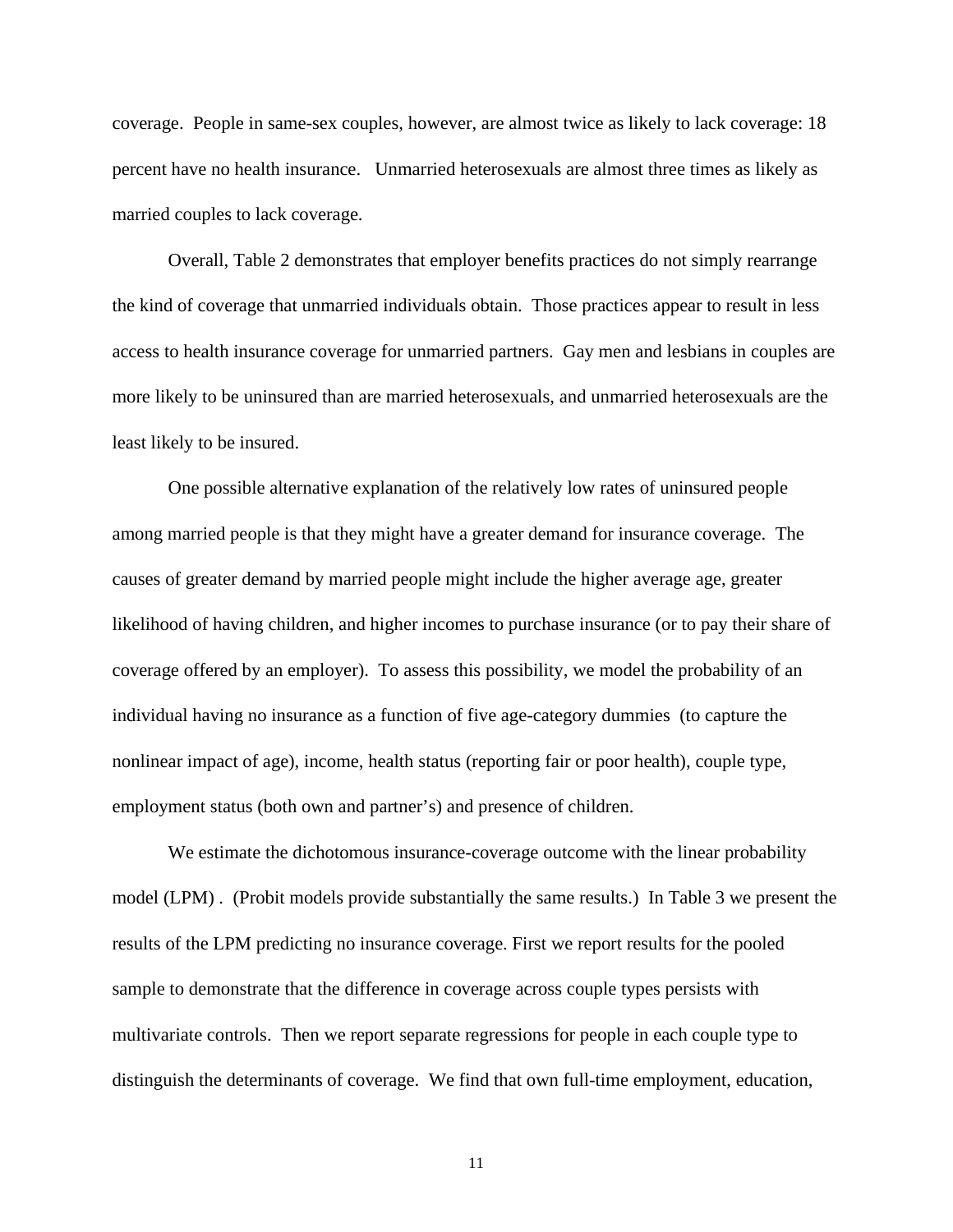and total income of the couple are statistically and materially important determinants of coverage.

As expected, personal characteristics affect the probability of having some form of health insurance. Older people, people employed full-time, people with higher education, and people with children are significantly less likely to report being uninsured. Table 3 also shows that after controlling for health insurance demand factors, such as children, and economic resources, such as income and education, same-sex unmarried partner couples are approximately 10-11 percentage points less likely than married individuals to have health insurance. Different-sex unmarried couples are still 15-17 percentage points more likely than married couples to be uninsured, as well. In other words, the coverage gaps for unmarried partner couples that we saw in the simple means in Table 2 remain after controlling for factors that might otherwise explain it. Overall, individuals who have an unmarried partner of either sex are two to three times as likely as a married person to lack insurance.

The last three columns of Table 3 provide a closer look within sets of couples. The presence of any children slightly but significantly decreases the probability of no coverage for people in married couples. For people in different-sex unmarried couples the point estimate on children is the same as for people in married couples, but the estimate is not statistically significant. For people in same-sex unmarried couples, the presence of children has no measurable effect on the probability of coverage.

Income, education, and employment status matter for all three sets of couples, although to varying degrees. For people in married couples, the full-time employment of the partner is a statistically significant and very important predictor of coverage, reducing by  $4.8$  (s.e.=0.2)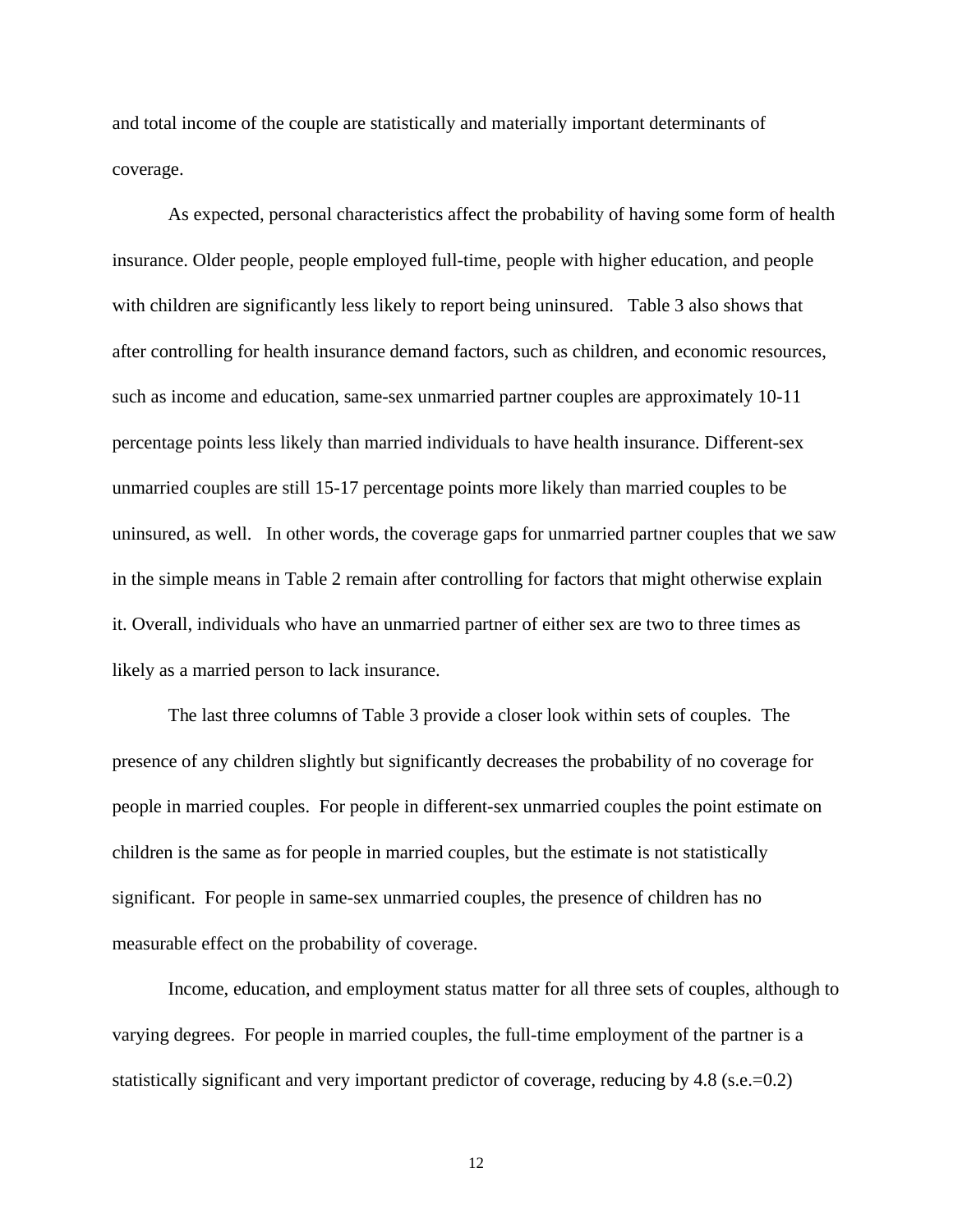percentage points the probability of no coverage. For people in different-sex unmarried couples, the full-time employment of a partner reduces the probability of no coverage by only 2.6 (s.e.=0.8) percentage points. For people in same-sex partnerships, the full-time employment of a partner has no effect on the probability of coverage. For people in married couples, dependent coverage is a key route to health insurance and is almost as important a predictor of coverage as the individual's own full-time employment. In the absence of an institutional framework of widespread coverage for domestic partners, coverage for unmarried couples is not strongly affected by the employment of an unmarried partner for different-sex couples, and a partner's employment is completely irrelevant for same-sex couples.

#### **Public and Private Policy Implications**

#### *Possibility of adverse selection*

Early in the movement to expand employer health coverage to include domestic partners, employers and insurance companies worried that the individuals most likely to use that coverage would have higher than average health expenditures, thus increasing the cost of coverage for all workers. This fear of adverse selection appeared to be motivated primarily by concerns about HIV-infected gay men. However, employers have not publicly reported any adverse selection when adding partner coverage, and insurance companies have dropped premium surcharges designed to protect them from unexpected increases in expenditures from domestic partners (Spencer's Research Reports, 1992; Blanton, 1993). On the other hand, some public health studies have found differences in the prevalence of health problems for lesbians and gay men, although the authors also argue that lack of health insurance and vulnerability to stigma might be the underlying cause of those differences (e.g. Diamant, et al., 2000; Dean, et al., 2000; Cochran,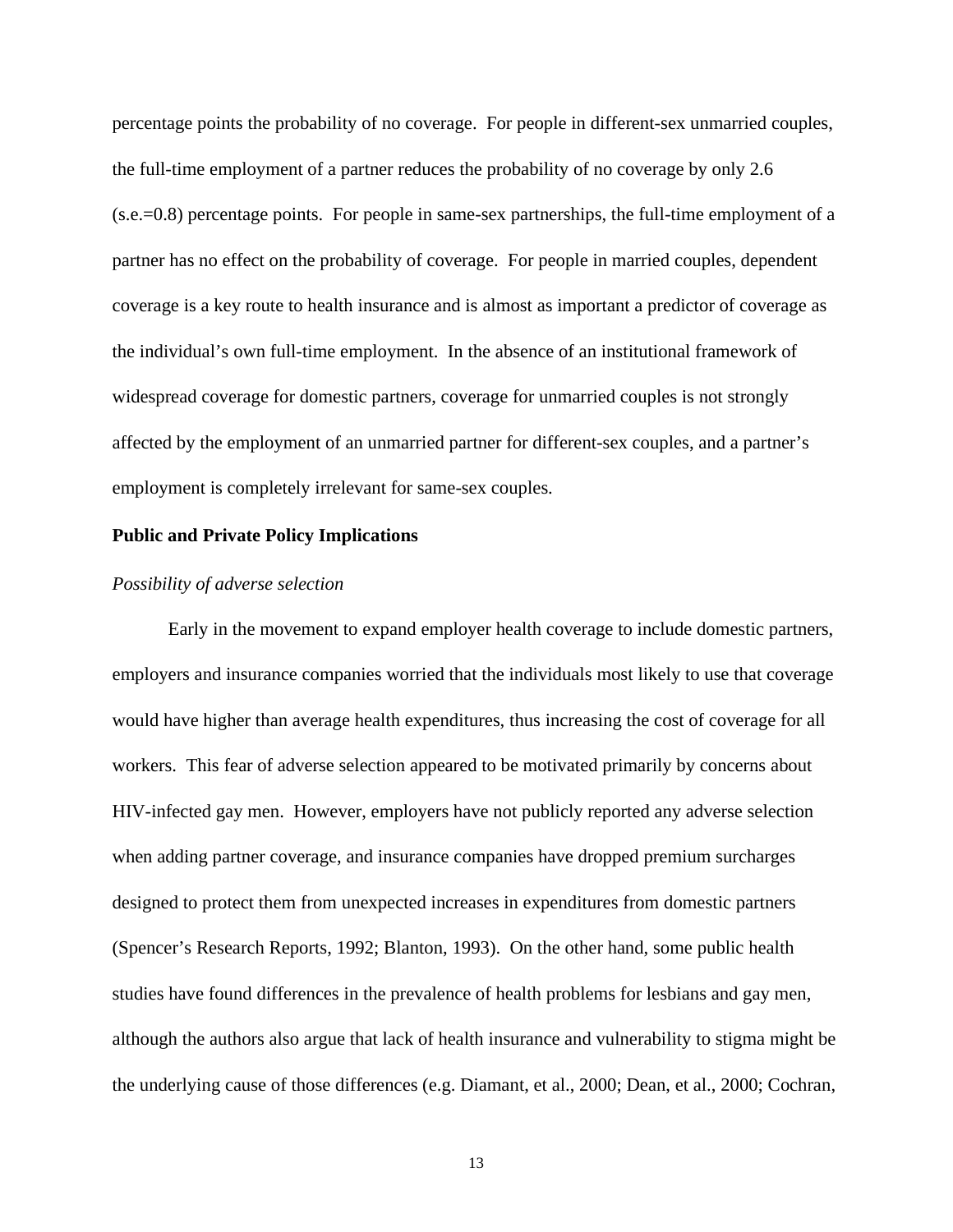2001; Mays and Cochran, 2001; Cochran, Sullivan, and Mays, 2003). Such studies are not strictly comparable to the current investigation, since we are focusing on a subset of the gay community, i.e. those with partners.

The CPS data offer another opportunity to look at the possibility of adverse selection by directly examining health status of the insured and uninsured by couple type. Two perspectives are possible. First, we compare the self-reported health status of all individuals by couple type to see if there are differences by broad group status. After controlling for age and region but no other characteristics, the rate of reported bad health is 8.4 percent for men in married couples and 10.0 percent for men in same-sex couples; the t-value for the significance of the difference is 1.36. Men in different sex unmarried couples are significantly more likely to report worse health; their rate of poor health is 12 percent and the difference is strongly significant. The rate of reporting fair or poor health for women differs slightly by couple type: 8.3 percent of women in married couples; 11.3 percent of women in same-sex couples; and 12.1 percent of women in unmarried different-sex couples, with lesbians statistically indistinguishable from women in unmarried different-sex couples.

Table 4, which introduces years of education as a proxy for human capital and other forms of opportunity, shows that the health of men in same-sex couples appears slightly worse than that of men in married couples. At the average years of education, 8.6 percent of men in married couples report fair or poor health while 12.6 percent of gay men report fair or poor health. However, the bad-health rate of gay men remains statistically indistinguishable from the health of men in unmarried different-sex couples, of whom 11.3 percent report poor or fair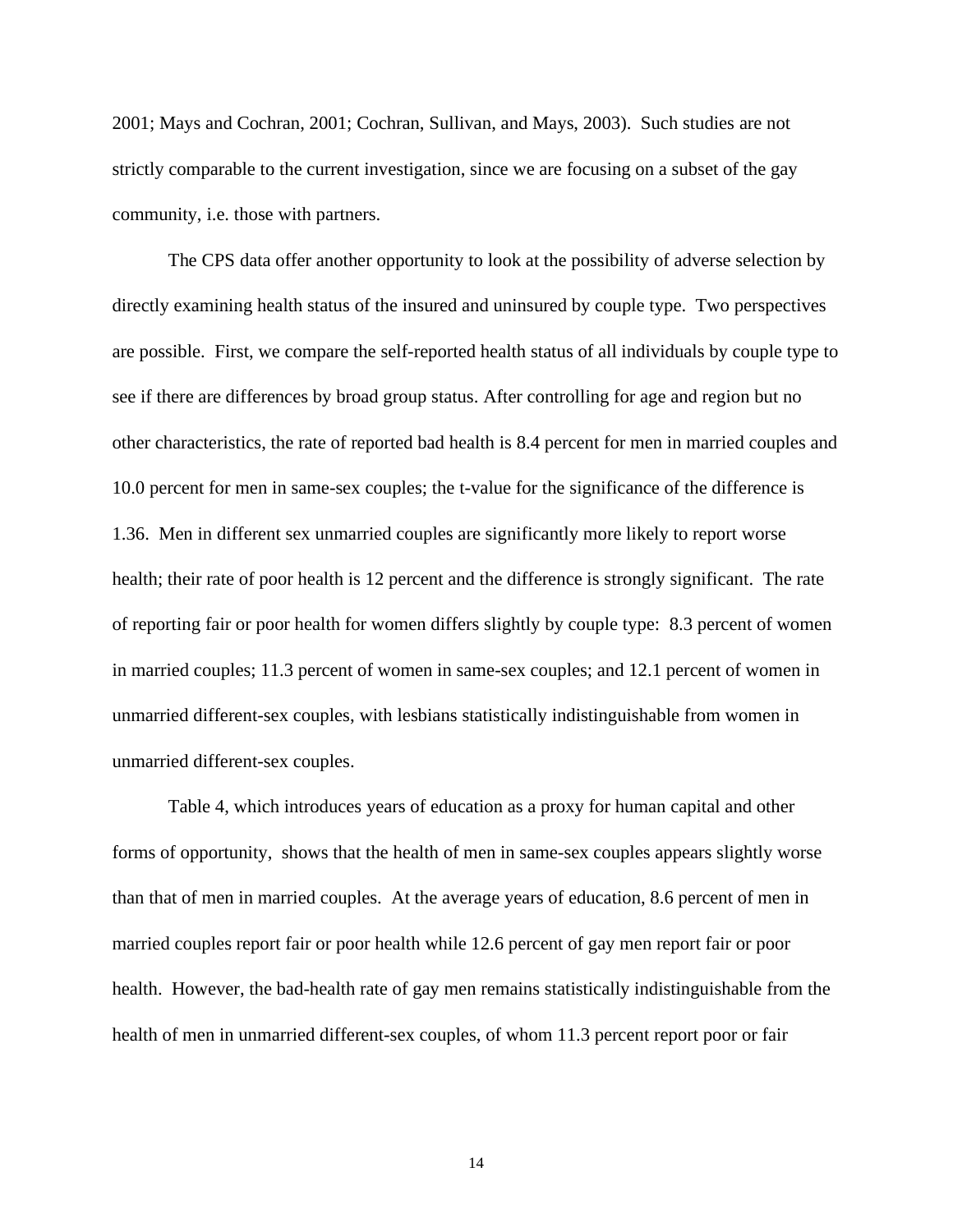health. For women in same sex couples, the worse-health disparity grows slightly with the introduction of the control for education.

Finally, we control directly for employment-based health insurance, either own or dependent coverage, and find that the lack of health insurance is a channel that explains the worse health of people in same-sex couples. For men in same-sex couples, the excess probability of reporting fair or poor health falls from 4.0 to 2.6 percentage points when insurance coverage is included. For women in same-sex couples, the excess probability falls slightly when the health insurance control is added. On net, we conclude that the health of people in same-sex couples is not substantially worse than the health of people in married couples. The disparity is small, even after controlling for education, and lack of health insurance explains some of the disparity. Furthermore, the probability of adverse selection is further reduced by the fact that some individuals in poor health who have conditions that qualify them for Medicare or Medicaid coverage might not take advantage of an offer of partner coverage.

Second, we compare the health status of individuals who are covered dependents of employees to see if unmarried partners are different from married partners in order to test if substantial adverse selection has already occurred in the uptake of benefits by the small share of same-sex people who have partner benefits. Among people with dependent coverage, there are no significant differences in health by couple type. Both perspectives provide some reassuring information to employers who want to know whether the new partners will have health care costs that are higher than average. Our failure to find evidence of adverse selection is consistent with the experience of employers reported above.

#### *Predicting the impact of the expansion of partner coverage*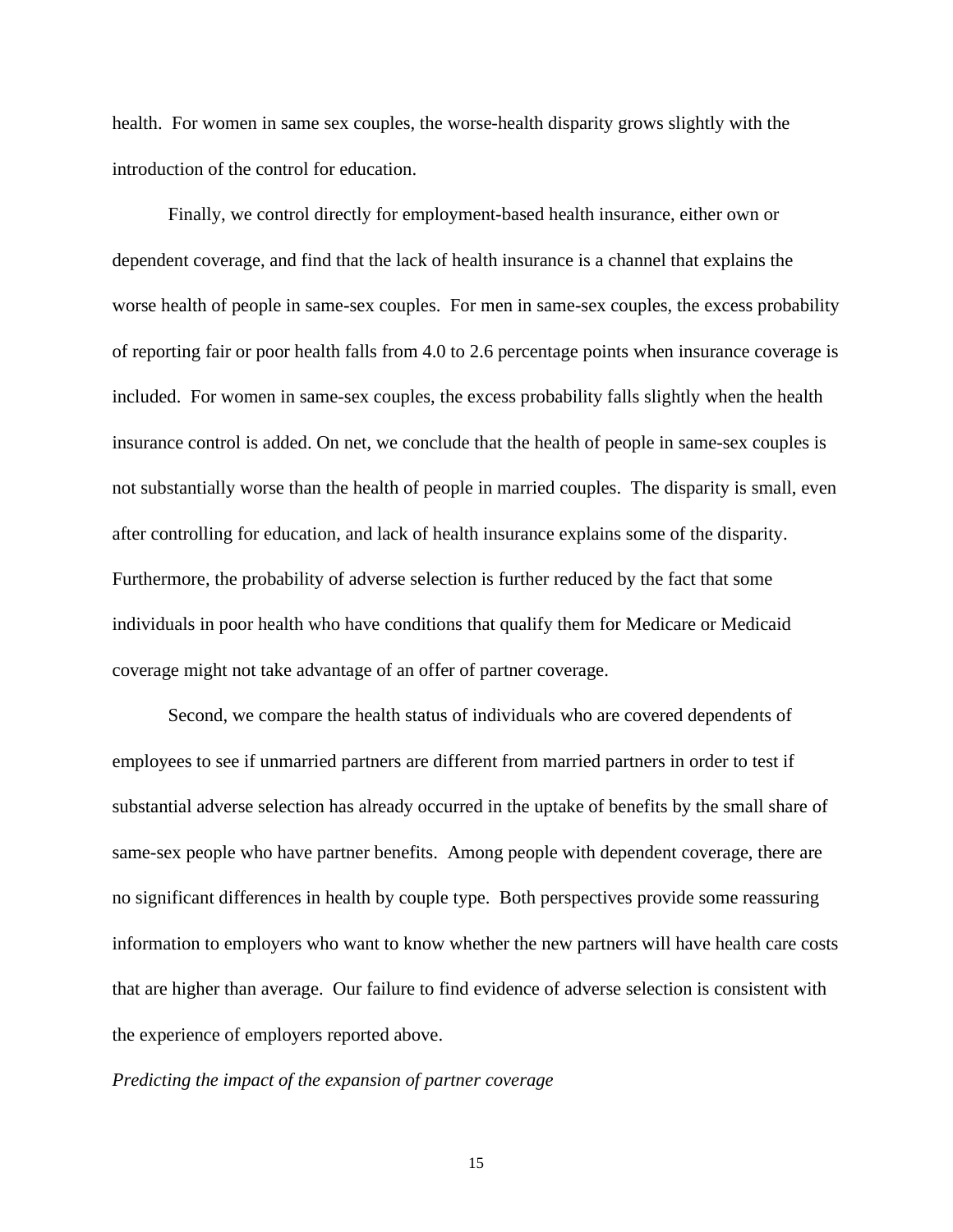The detailed CPS data allow us to analyze two important sets of questions related to domestic partner benefits. Since increased enrollment will drive up employers' health benefit costs, employers want to know how many people would sign up an unmarried partner for health benefits if partners were covered. A policymaker, on the other hand, might also want to know how effective a blanket requirement to offer equivalent coverage to spouses and partners might be in reducing the number of uninsured people.

We estimate two different kinds of take-up rates, each of which is useful in different contexts. First, we estimate the proportion of employees who take up partner benefits among employees with partners who are offered benefits. We call this rate the "partner take-up rate," or PTR. But because employers will almost never know how many of their employees have partners, in our second method we calculate a take-up rate that employers can use as a rule-ofthumb to estimate the number of new enrollees. This second take-up rate (the "employee take-up rate," or ETR) calculates the proportion of all employees (that is, not just those with partners) who will take-up partner benefits and will move from one insurance category (e.g. single coverage) to a more expensive category (e.g. family or employee-plus-one).

*Partner take-up rate*: Knowing the proportion of employees with partners tells us little about how many people will sign up for benefits if offered. In the short-run, some employees with partners will not enroll their partner for a variety of reasons. Some partners will not need the newly offered coverage. Table 5 presents coverage for people whose partners have employed-provided health coverage. Table 5 suggests that most unmarried partners have health care coverage through their own employers, and others might get coverage from a non-employer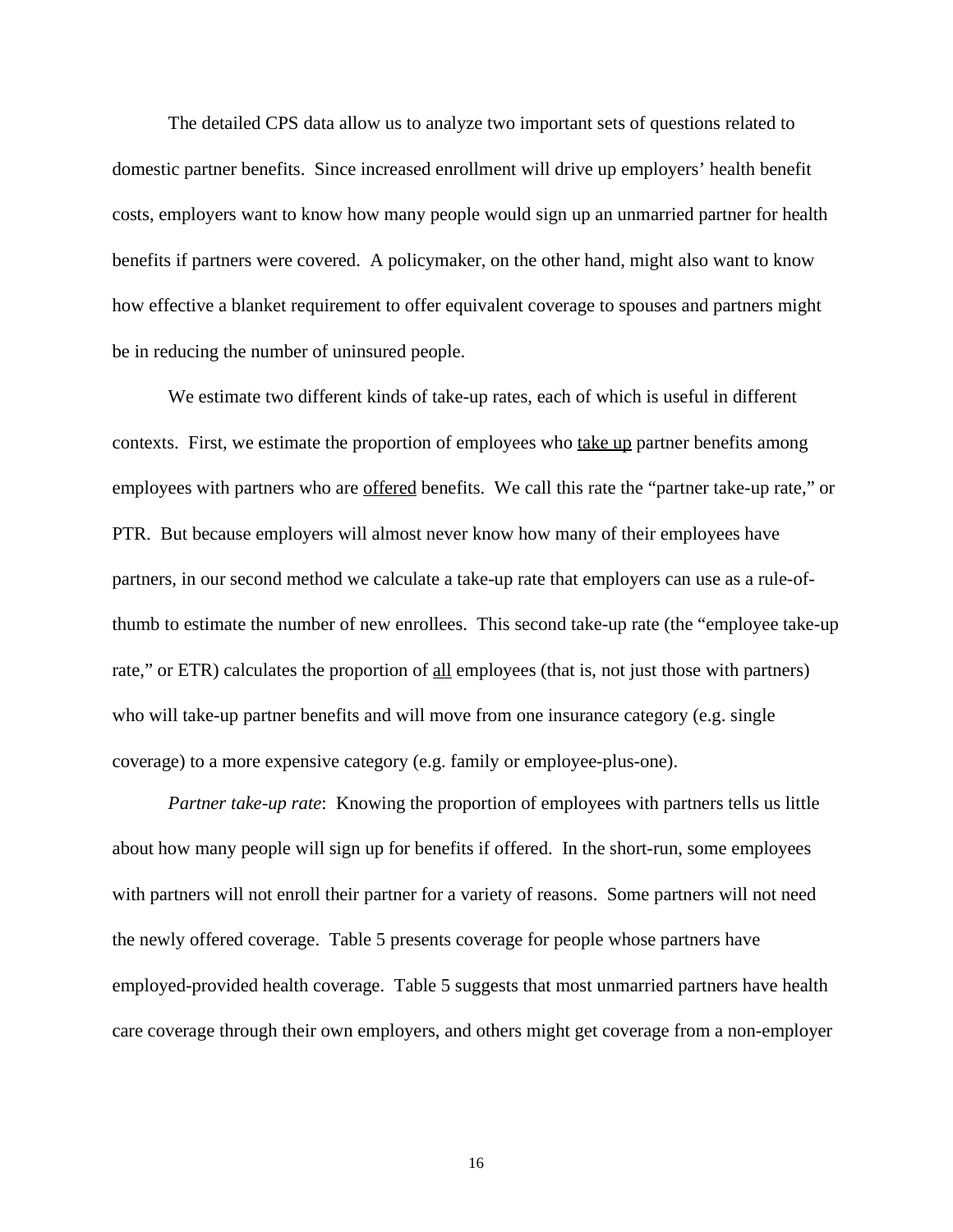source considered more desirable than the employer. 4 Furthermore, as noted earlier, the IRS treats employer contributions for partner health coverage as taxable income, creating a disincentive for take-up above and beyond any employee contribution for the coverage. Finally, it is possible that signing up a partner will expose an employee as being gay, lesbian, bisexual, or nontraditional, making the employee more vulnerable to stigma. All of these influences will dampen the take-up of partner benefit offers.

As noted earlier, the CPS does not ask about offers of benefits but only about take-up of benefits. Here we use two methods, one indirect and one direct, to estimate the offer take-up rate. For the indirect method, we use offer data from a health benefits survey of a probability sample of firms that has been conducted since 1999 by the Kaiser Family Foundation and the Health Research and Educational Trust. From 1999-2001, the survey included questions about whether the firm offers health care coverage to employees' same-sex and different-sex unmarried partners. From 1999-2001, the proportion of employees working in firms that offer partner coverage to same-sex partners increased from 11% in 1999 to 15% in 2000 and to 16% in 2001. Coverage of different-sex partners has remained lower and has bounced around from 12% in 1999 to 14% in 2000 to 11% in 2001.<sup>5</sup>

While we do not know the offer rates for earlier or later years, the average offer rates from these three years (14% for same-sex partners and 12.3% for different-sex partners) come from the middle of the range of years from the pooled CPS. Since the offer rate was likely lower

<sup>4</sup> Some married people sign up for double coverage from their own employer and a spouse's employer, a possibility that we incorporate below.

<sup>&</sup>lt;sup>5</sup> In this analysis, we assume that these survey proportions for all employees also accurately capture the proportion of employees with partners who are offered partner benefits. Note that if employers who have higher proportions of partnered employees are more likely to add domestic partner coverage, then the indirect partner take-up rates we estimate below will be biased upwards.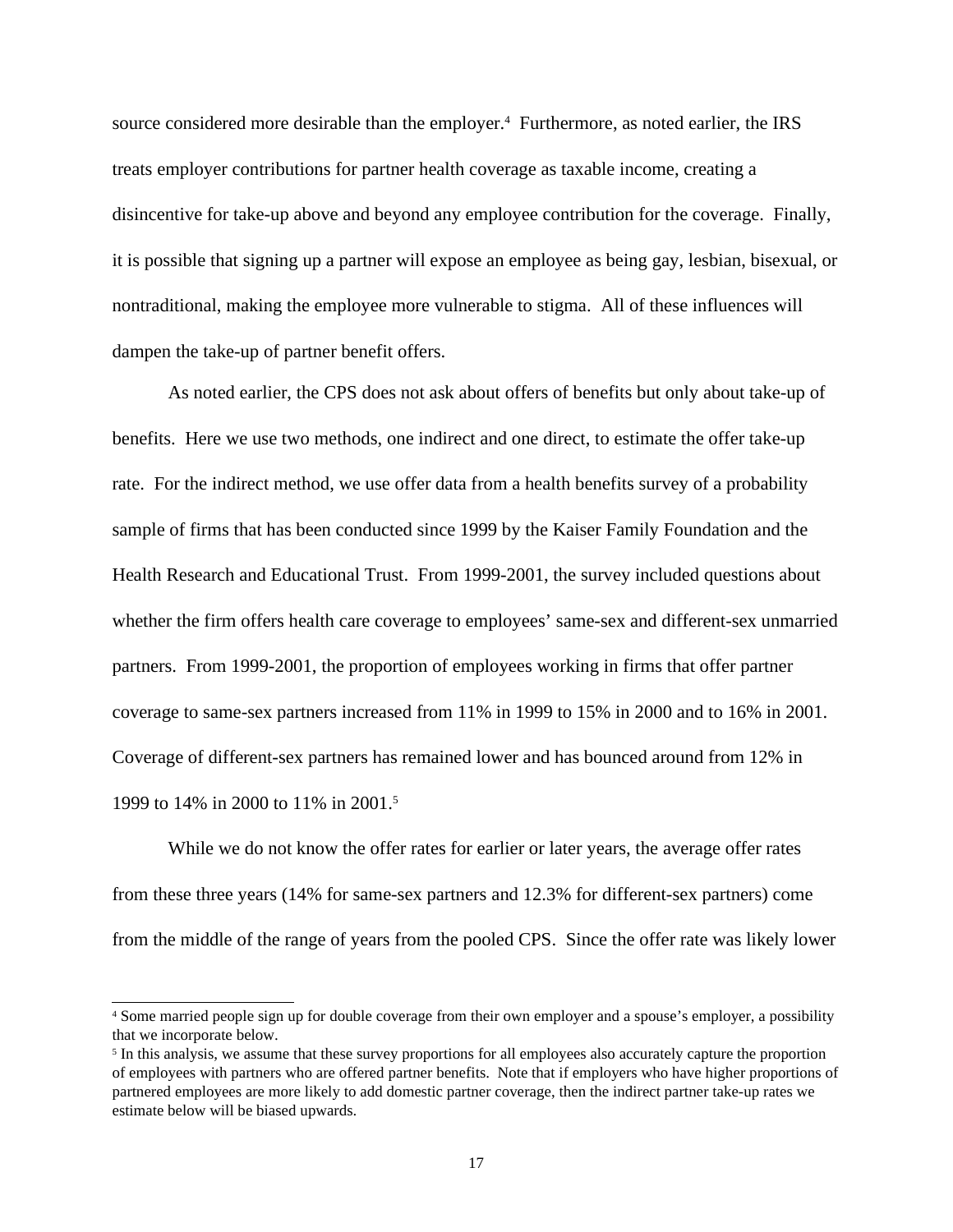from 1996-1998 and probably higher in 2002-2003, the average offer rate should be helpful in estimating the take-up rate for 1996-2003.

During this time period there were no major changes in the influences mentioned earlier that would dampen short-run take-up rates, so we calculate the partner take-up rate by dividing the proportion of partnered people receiving employer-provided benefits as a dependent from 1996-2003 by the offer rate of partner benefits from 1999-2001. Table 5 shows that 5.8% of people with an EBHI-receiving partner had dependent coverage. Dividing 5.8% by the 14% offer rate gives us a PTR of 41%. The PTR for different-sex couples (3.6/12.3) is 29%. In other words, fewer than half of partners have signed up for benefits when offered them by a partner's employer.

As a check on these indirectly derived estimates, we can compare them to the possible take-up rates that can be calculated directly from Table 5. While we cannot observe who has been offered partner benefits, we can observe the people likely to take-up a partner benefit offer. One group of workers is unlikely to take up the benefit: In couples where at least one partner has employer coverage, 70.8% of same-sex partners and 63.3% of different-sex partners have their own employment-based insurance. 6 To estimate the take-up rate, we add together those receiving partner benefits (the 5.8% of people in same-sex couples and 3.6% of different-sex couples) to the partners who might also take up new offers of partner coverage from an employer. If all other non-EBHI covered partners would sign-up, then the take-up rates would be 29.2% for same-sex partners and 36.6% for different sex partners. If those with no insurance

<sup>6</sup> Some have wondered why observed enrollment numbers have been so low for same-sex partners when employers offer coverage to partners. The CPS findings in Table 5 explain that often both partners work and are covered by their own employment-based coverage in most same-sex couples, making partner coverage presumably less desirable for many employees with same-sex partners.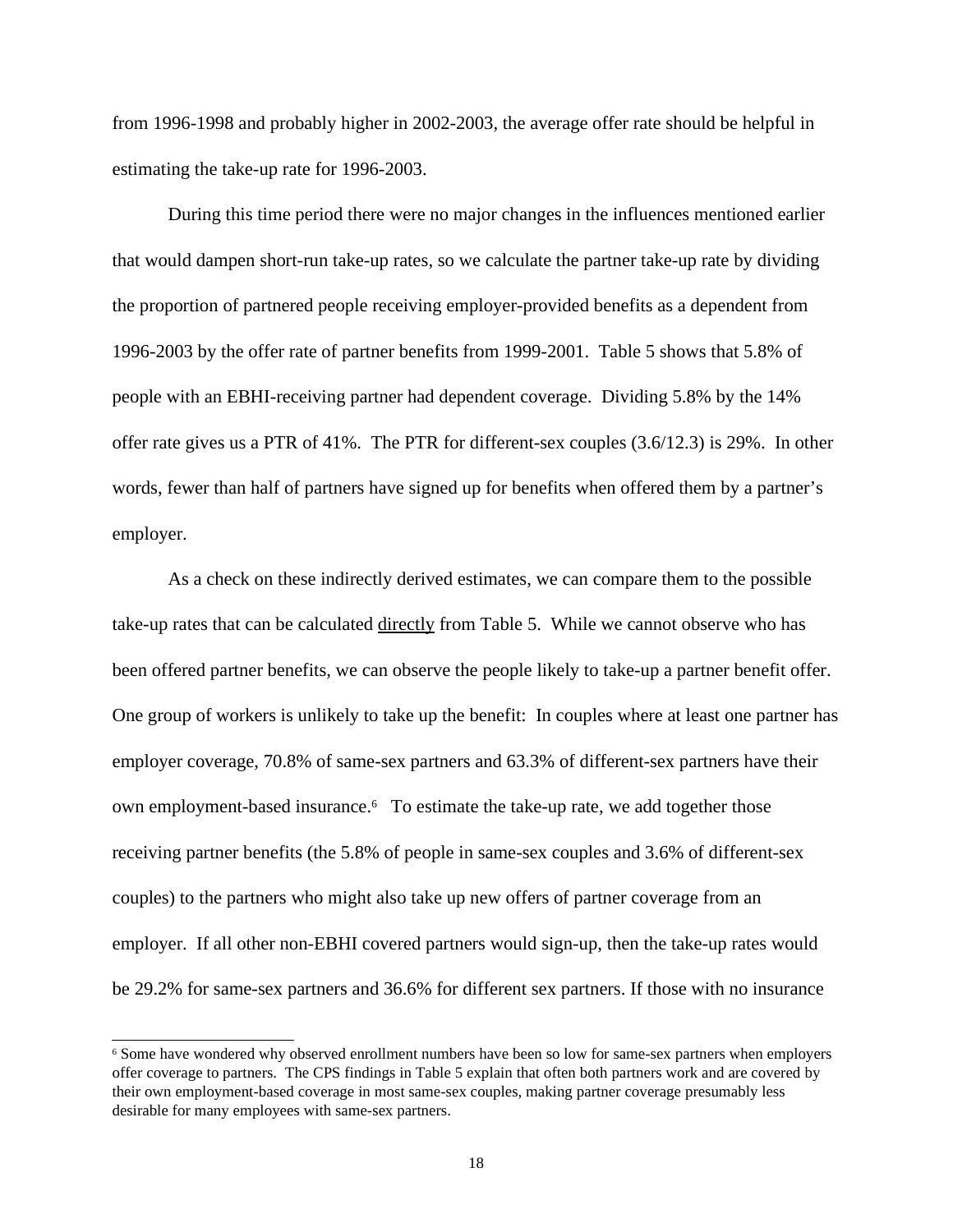coverage are the only people to take-up partner coverage, then an alternative estimated take-up rate is 20.3% and 27.6% for covered employees with same-sex or different-sex partners, respectively.

The higher indirect PTR estimates for same-sex couples would be consistent with the direct rate estimates if some partners with their own EBHI also take-up partner coverage. Table 5 shows that roughly 16% of spouses of employed-and-covered married people double up on coverage. Even a smaller rate for partners would reconcile the direct and indirect estimates.

In the medium to long run, other decisions might increase the likelihood of taking up an employer's offer of partner coverage. The availability of health care coverage through a partner's job might influence labor supply decisions. Partners who once needed their own employer-provided coverage might choose to retire, to return to school, or to stay home to care for children, for instance (see Gruber and Madrian, 2001, for a review of the evidence on retirement and on women's labor force and employment decisions). At the extreme, unmarried partner couples might eventually look like married couples in their decision-making based on health insurance if the differences in labor force participation, etc., are strongly influenced by health insurance availability. Table 5 allows us to estimate the take-up rate of married spouses, conditional on the other spouse having coverage through his or her employer. In the CPS sample, 70.5% of spouses of a partner with EBHI also sign-up as a dependent (sometimes in combination with the spouse's own EBHI). In other words, the PTR of married couples is much higher than the PTR of either type of unmarried couple.

Of course, unmarried partner couples are unlike married couples in other ways that might also influence these labor supply decisions. For example, Table 1 shows that unmarried couples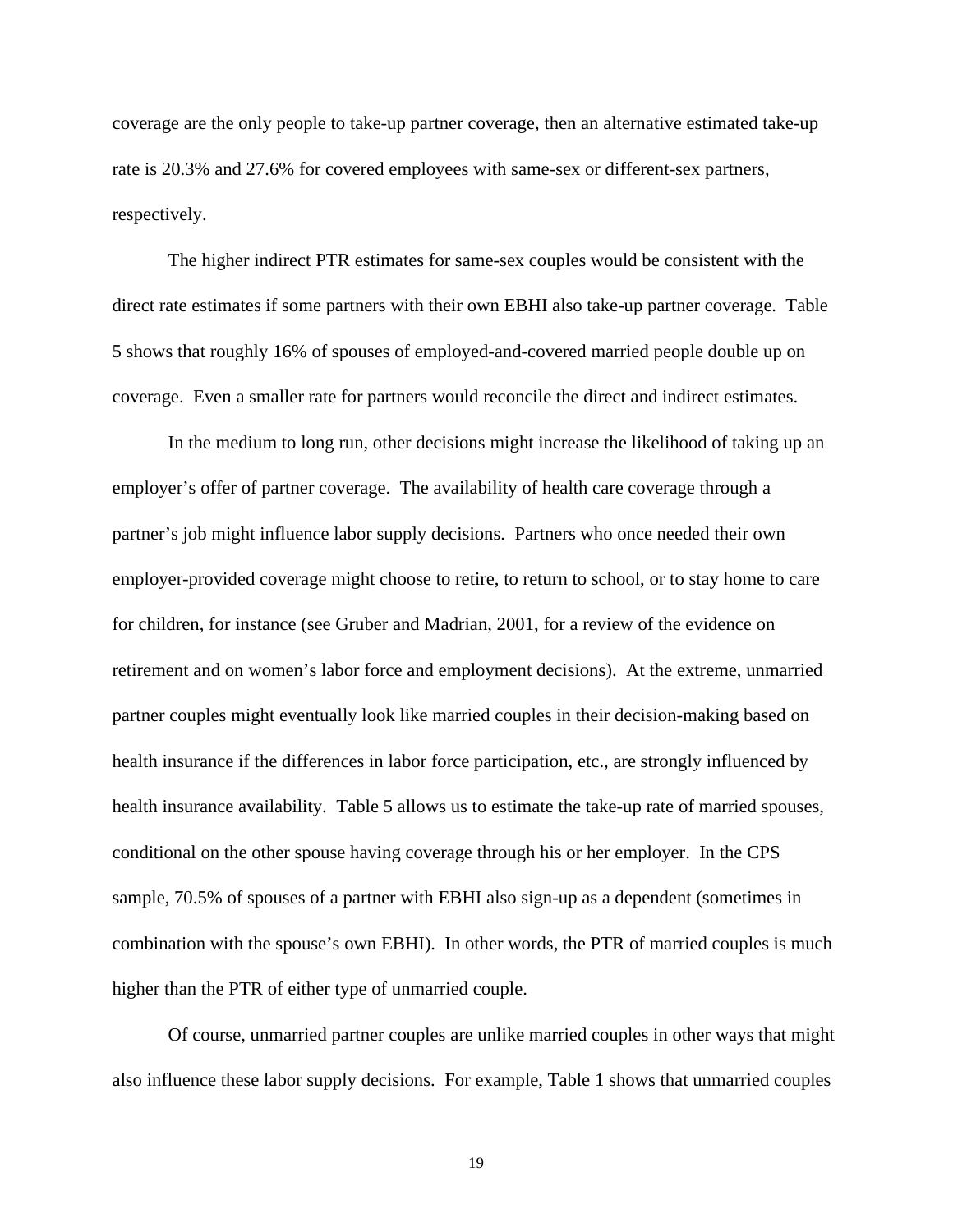have fewer children. Furthermore, other legal and social aspects of marriage besides health insurance are likely to influence labor market behavior. We can estimate a longer run PTR that isolates the health insurance effect by using the findings from several studies of the impact of spousal health insurance coverage on full-time employment, holding other factors constant. Gruber and Madrian report that the measured impact of spousal health insurance on full-time employment ranges from an 8.5 to 14 percentage point drop. If unmarried partner couples react in the same way, their take-up rates will rise by 8.5-14 percentage points as family labor supply decisions change. If we use the highest impact mentioned by Gruber and Madrian, the 14 percentage point drop, then the take-up rate for same-sex partners rises to 56% and for differentsex partners to 43%.

We summarize the range of take-up rate estimates in Table 6: from 20% to 56% for samesex couples and 27% to 43% for different-sex couples.

*Employer take-up rate (ETR)*: To get the employer take-up rate, we want to know how many employees will sign up a partner, as before, but this time we will divide that by the total number of employees, regardless of partner status. Employers who are considering an offer of domestic partner benefits can then make a simple estimate of the total number of new enrollees. The ETR is defined as  $E^{newP}/E_T$ , where  $E^{newP}$  is the number of partners enrolled by employees and  $E_T$  is the total number of employees.

The relationship of PTR to ETR is simple to establish by expanding the definition of ETR,  $ETR = (E^{newP}/E_p) \cdot (E_p/E_T)$ , where  $E_p$  is the number of employees with partners. The first term,  $E^{newP}/E_p$ , is just the partner take-up rate, since  $E_p$  is now the people with partners who are newly offered partner coverage. Thus,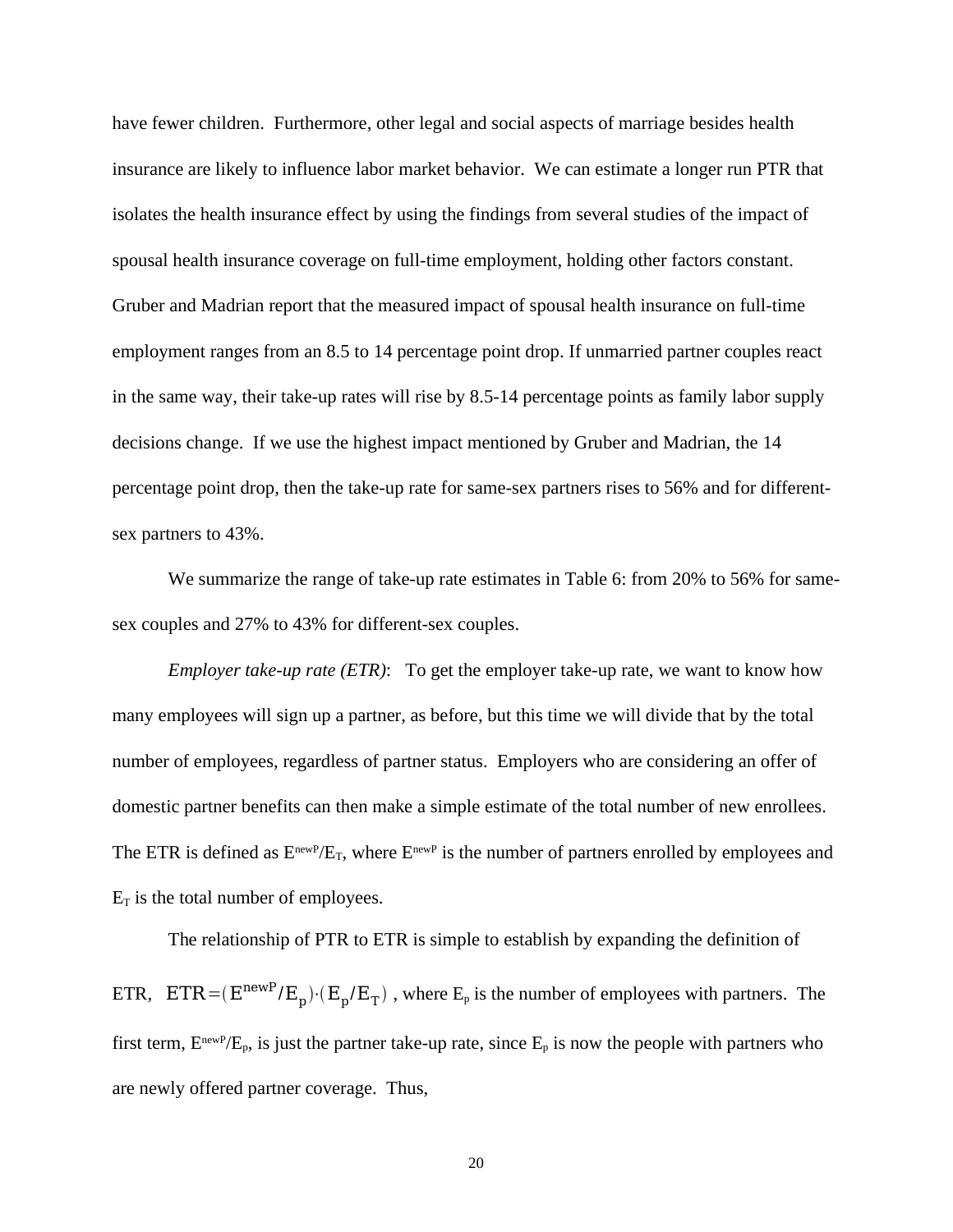The second term is the proportion of employees with partners, which we can calculate as an average for the whole workforce in the U.S. To simplify matters, we calculate this for 2002 by multiplying the number of people with partners from Census 2000 by the proportion of those employed full-time in the CPS (from Table 1): 73% of people in same-sex couples and 69% of people in different-sex couples. Then we divide that estimate of employed partners by total employment to get an economy-wide average for the second term above, 0.6% for same-sex partners and 4.9% for different-sex partners.

Finally, we multiply the proportion of partners by the various estimates of PTR from Table 6. The resulting figure is the economy-wide average ETR, which ranges from 0.1% to 0.4% for same-sex partners and 1.3% to 2.1% for different-sex partners. The high end of the range takes into account the possible labor supply adaptation of couples (going to part-time employment without health insurance or leaving the labor force altogether). Note the similarity of this range to the reported experience of employers mentioned earlier (Badgett, 2000; Gates 2001).

*Impact on employer costs*: With an estimate of ETR, employers can then calculate the likely increase in health care benefit costs from adding domestic partners. An employer offering benefits to same-sex and different-sex partners is likely to see an increase in enrollment of 1.5% to 2.5% of current firm employment. Since employers pay a larger share of coverage for a single employee than for family coverage, the employer's costs will often rise by less than the percentage change in enrollment. Recent figures suggest that employer costs for family coverage are 88% of costs for single coverage. 7 Thus the high-end estimate of a 2.5% increase in

<sup>7</sup> In 2003 employers paid 85% of the cost of single coverage but only 75% of family coverage costs, and 75/85 = 0.88. Kaiser Family Foundation and Health Research and Educational Trust, "Employer Health Benefits Survey, 2003 Annual Survey,"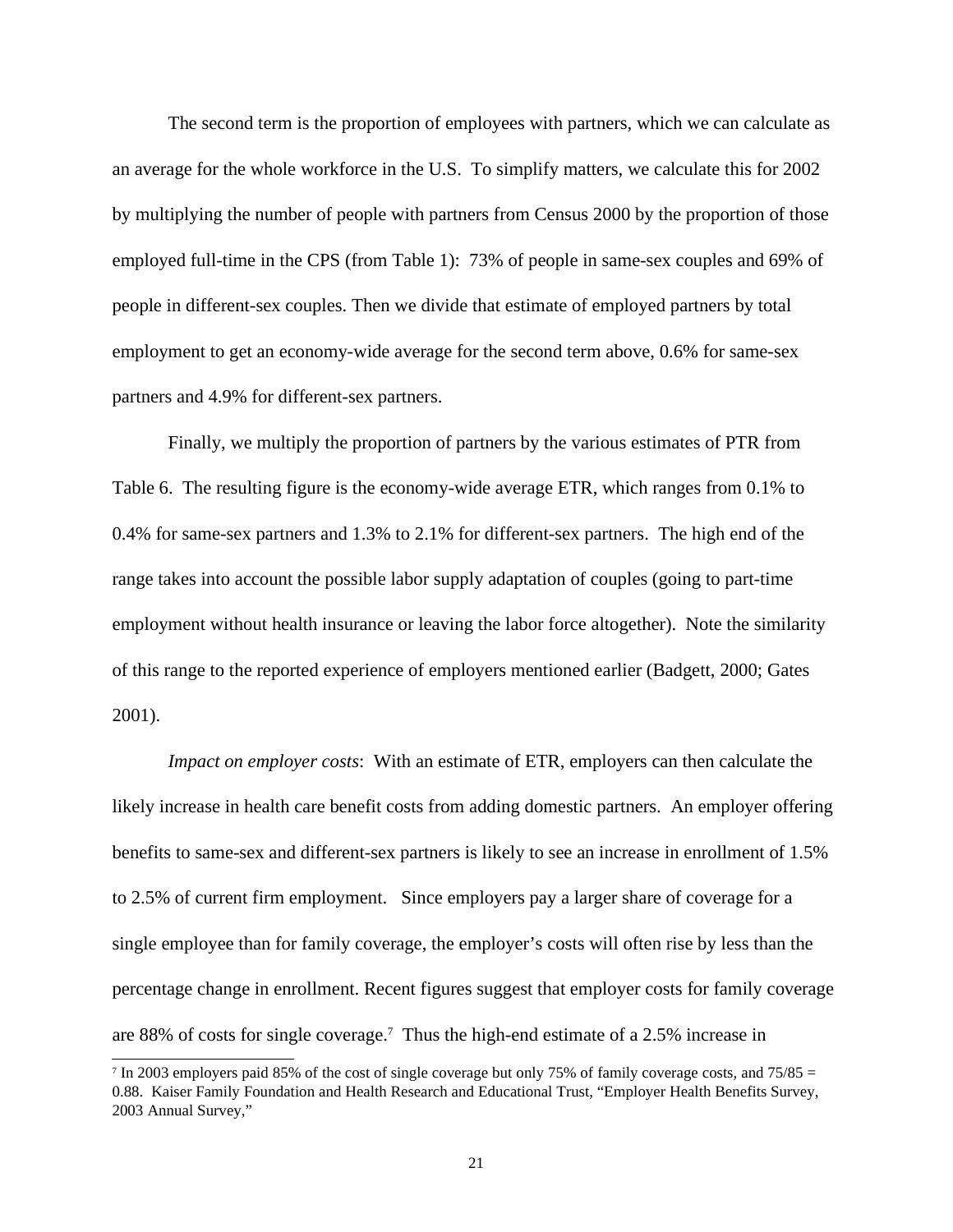enrollment would increase an employer's health insurance costs by roughly 2.2%. Providing domestic partner coverage for same-sex partners only would result in a lower estimated health insurance cost increase of 0.1% to 0.3%.

*Impact of a benefits nondiscrimination policy on the uninsured*: If the federal government were to require employers to provide the same coverage for domestic partners that is offered to spouses, then some currently uninsured people are likely to become insured. Universal domestic partner coverage (in contrast now to partial coverage, in which roughly 18% have access to partner benefits) would only affect those uninsured people whose partners have employer-provided coverage. To estimate the impact on the overall rate of uninsured partners, calculated from Table 2 as an average of 18.2% for male and female same-sex couples and 27.7% of different-sex partners, we first assume that *all* uninsured people whose employed partners are offered insurance take-up the insurance. In that case, the uninsured rates fall to 8.9% and 14.2% for same- and different-sex partners, respectively.<sup>8</sup> If, alternatively, partners remain uninsured at the same rate as married couples where one has EBHI, or 4.0%, then the rates of uninsured partners fall less dramatically to 11.5% and 16.5% for same-sex and different-sex couples respectively.

Depending on the assumption about take-up by uninsured partners, then, the drop in the number of unmarried people who are uninsured ranges from about one-third to one-half. Another way to think about this is to note that employers' failure to provide domestic partner coverage accounts for up to one-half of the uninsured people who have an unmarried partner.

<sup>8</sup> Here we multiply the proportions uninsured (as measured in Table 5) by the proportion of partners who have EBHI from Table 2, and then subtract that amount from the percentage uninsured in Table 2.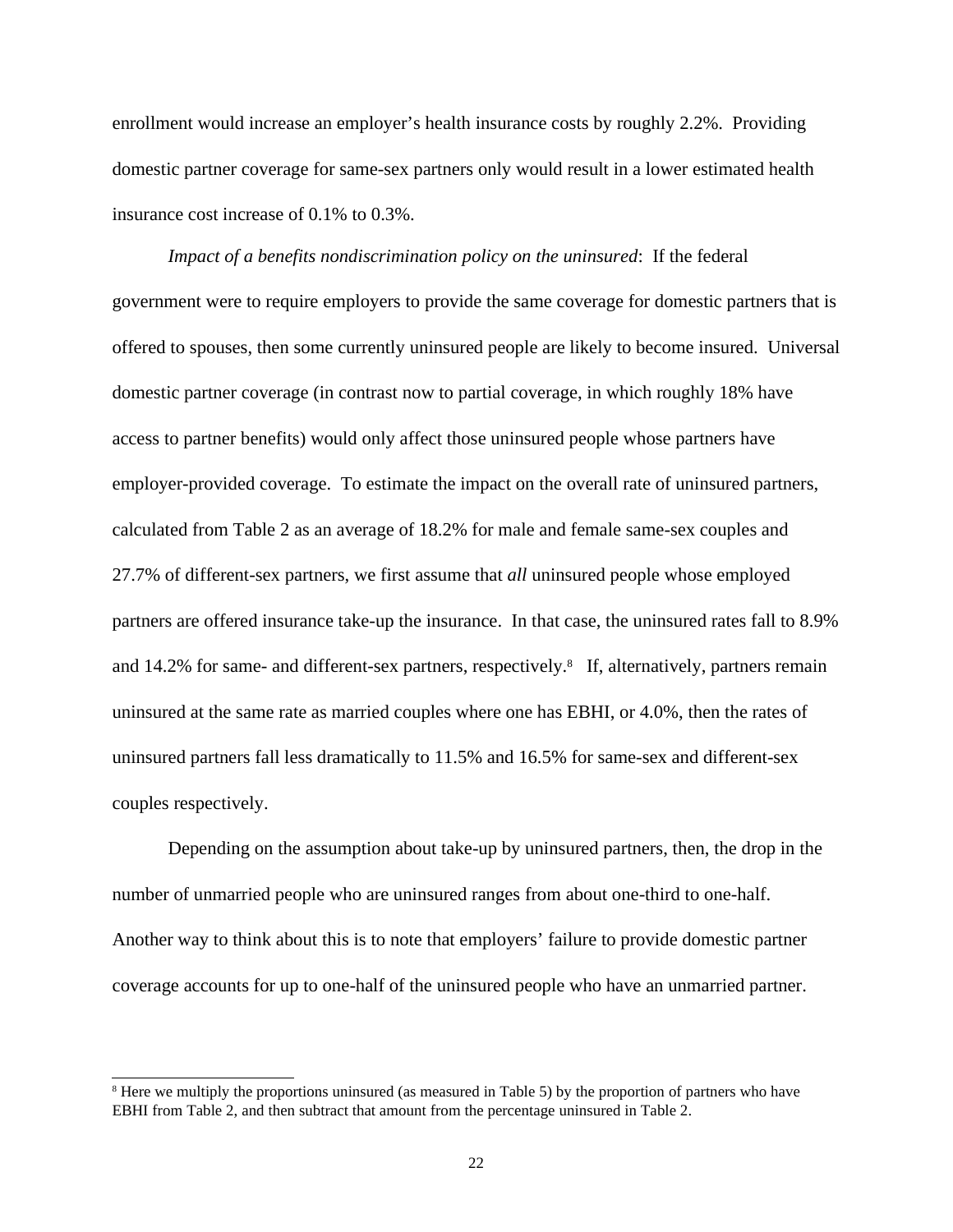Since federal, state, and local governments incur costs of covering health care expenses for uninsured people (Hadley and Holahan, 2003), then the increased costs to businesses are at least partly balanced out by a decrease in social costs. We can estimate these savings by multiplying the change in rates of uninsured people by the number of partners to get the number of newly insured people. Then we multiply that number by \$485, the average cost to the federal government of care for an insured person (Hadley and Holahan, 2003). The total savings to the federal government alone ranges from  $$ 0.6 - 1.9$  billion.<sup>9</sup>

#### **Conclusion**

Employment based health insurance remains the most important source of health care coverage for non-elderly Americans. But such coverage receives academic and policy scrutiny as a form of compensation, as well. Employers' practice of providing subsidized coverage for spouses but not unmarried partners has been accused of being discriminatory by gay, lesbian, and bisexual activists, in particular. Unmarried employees with long-term committed partners are similarly situated but receive less in compensation than their married colleagues. This study shows that the difference in treatment is not simply theoretical: it is real and has financial and perhaps even health consequences. Data from the Current Population Survey show that people with partners are two to three times more likely to lack health insurance than are married couples, even after controlling for factors that influence coverage. A requirement to provide the same benefits for partners as are provided to spouses would reduce the proportion of uninsured

<sup>9</sup> If IRS continued to treat domestic partners differently from spouses in this scenario, tax revenues would also rise, since employer contributions for all—not just uninsured—domestic partners are considered taxable income (both for income taxes and employer and employee payroll taxes). At the average increased employer contribution of \$3781 per year, marginal tax rate of 15%, and payroll tax rate of 15.3%, the increase in tax receipts would be \$1.3 to 4.5 billion per year. Overall, including savings from fewer uninsured people, the fiscal impact on the federal budget would then be a net gain of \$1.8 to 6.5 billion per year.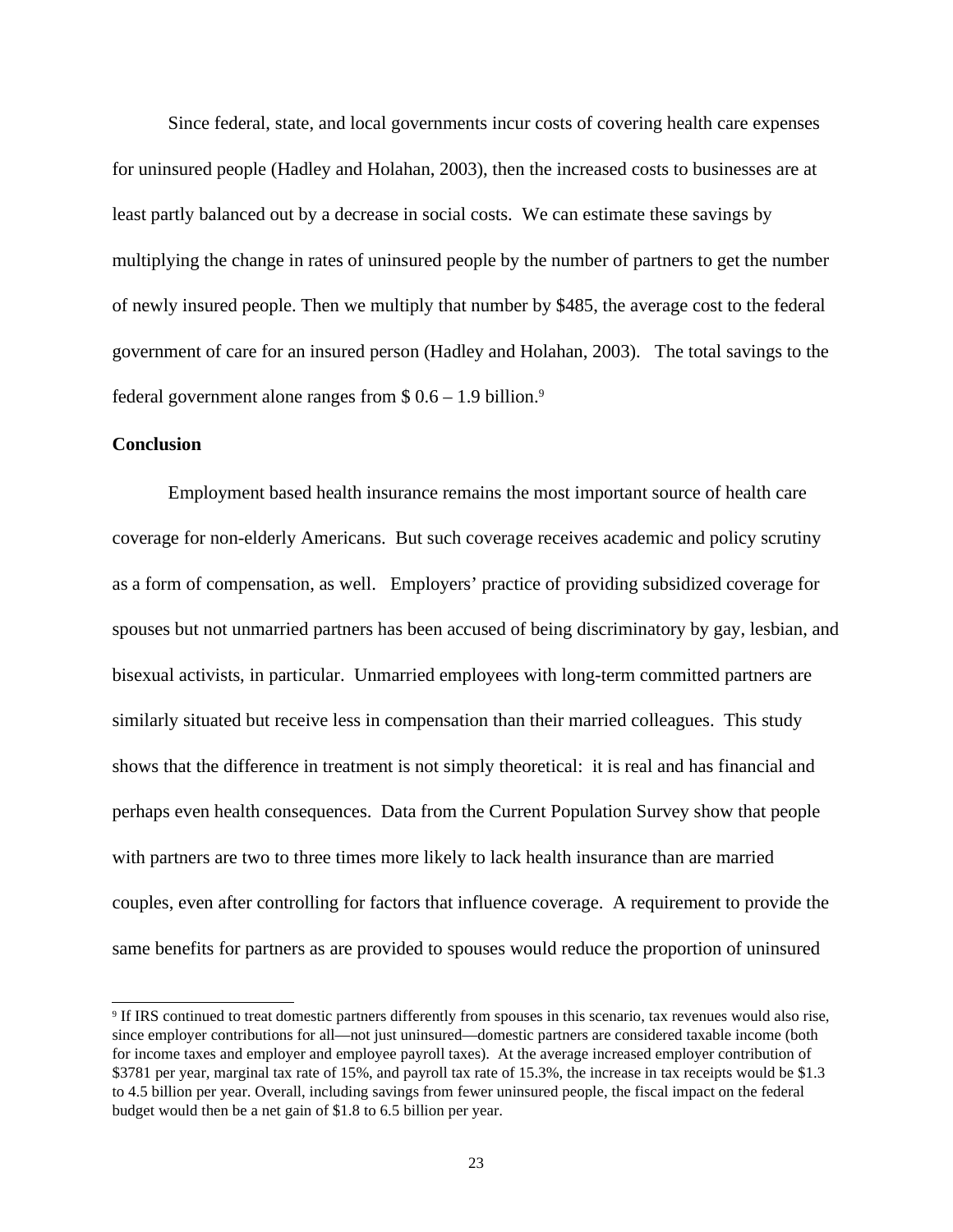people in same-sex couples and different-sex couples by as much as 50%. Such a requirement might improve the health of people in unmarried couples and would likely reduce the government share of the cost of health care for uninsured people.

However, businesses would see an increase in enrollment and, therefore, health care costs if they offered domestic partner benefits. This study demonstrates that roughly half of people with partners are likely to take-up an offer of coverage over the long run. Although employers' health care costs would rise, that increase will be small for several reasons. First, out of every thousand employees, on average only one to four would sign up a same-sex partner, and another thirteen to twenty-one would sign up a different-sex partner. Second, the experience of many employers and the CPS data on self-reported health status both suggest that adverse selection would not occur.

Finally, we note that these findings for same-sex couples allow us to predict one consequence of a widespread provision of a civil union status or marriage for same-sex partners. If this new status requires employers to treat legally united same-sex couples in the same way as married couples, then businesses on average would see somewhat less than (since some already provide domestic partner coverage) a 0.1% to 0.3% rise in enrollment. In fact, most small businesses would have no new additional enrollees. The small added costs for businesses result in important positive consequences for the relatively small number of same-sex couples, however: a large decline in the number of uninsured people and a likely increase in their health and well-being.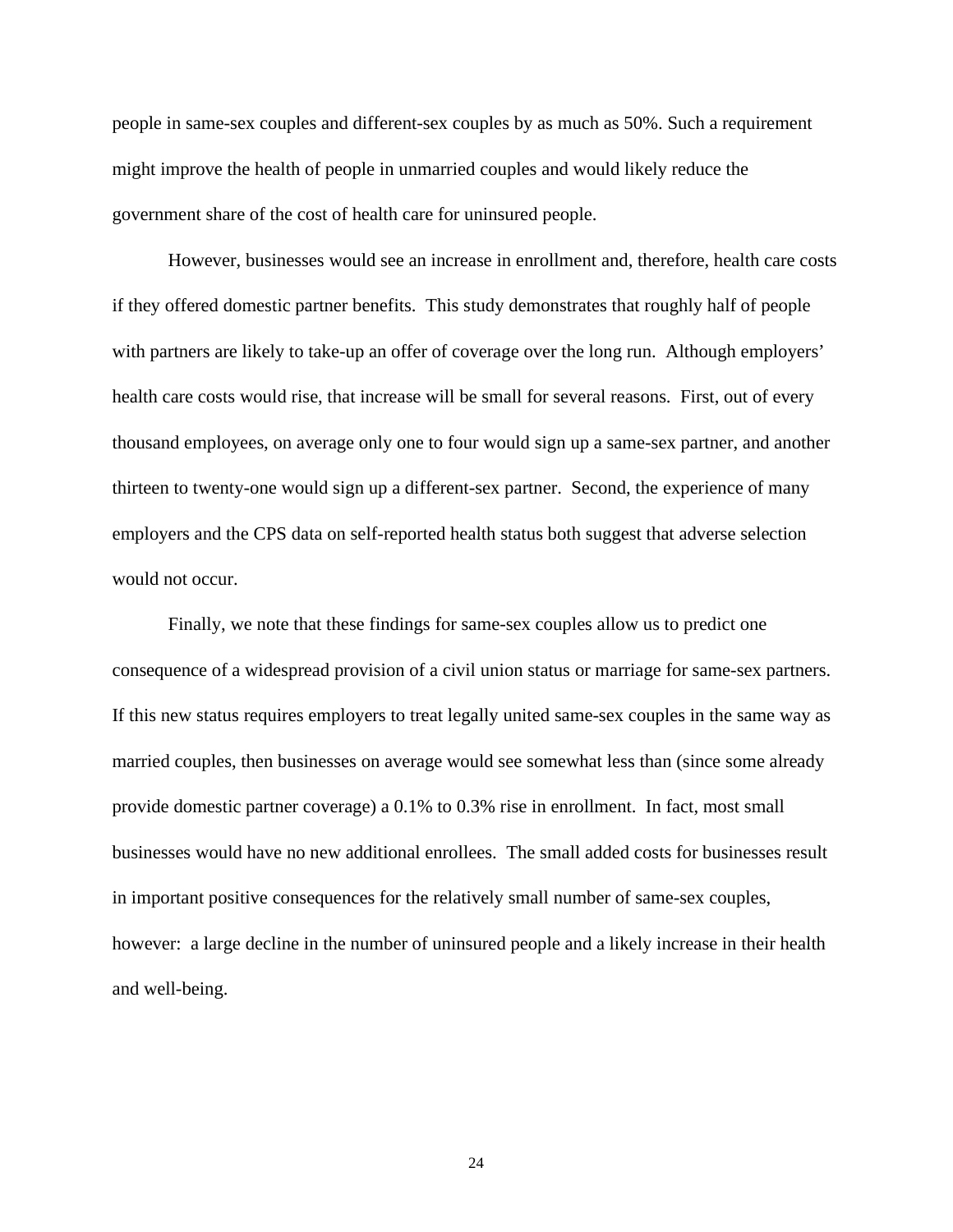#### **References**

- Allegretto, Sylvia A.and Michelle M. Arthur. 2001. An Empirical Analysis of Homosexual/Heterosexual Male Earnings Differentials: Unmarried and Unequal? *Industrial and Labor Relations Review*, April 2001, v. 54, iss. 3, pp. 631-46.
- Badgett, M.V.L. 1994. "Civil Rights, Civilized Research: Constructing a Sexual Orientation Anti-Discrimination Policy Based on the Evidence." Presented at APPAM Research Conference, San Francisco, CA.
- Badgett, M.V.L.2001. *Money, myths, and change: The economic lives of lesbians and gay men*. Chicago: University of Chicago Press.
- Black, D.A., G. Gates, S. Sanders, and L. Taylor.. 2000. "Demographics of the gay and lesbian population in the United States: Evidence from available systematic data sources." *Demography*, 37, 139-54.
- Blanton, K. 1993 "To Insure, or Not to Insure: Big Insurance Companies Balk at the Coverage of Unmarried Partners." *Boston Globee*, 13 October, p. 39.
- Carpenter, C. 2004. "New evidence on gay and lesbian household incomes," *Contemporary Economic Policy*.
- Cochran, Susan. "Emerging Issues in research on Lesbians' and Ga Men's Mental Health: Does Sexual Orientation Really Matter?" *American Psychologist*, Nov. 2001, pp. 932-947.
- -----, J. Greer Sullivan, and Vickie M. Mays. "Prevalence of Mental Disorders, Psychological Distress, and Mental Health Services Use Among Lesbian, Gay, and Bisexual Adults in the United States." *Journal of Consulting and Clinical Psychology*, Vol. 71, No. 1, 2003, pp 53-61.
- Cochran et al. 2001. "Cancer-related risk indicators and preventive screening behaviors among lesbians and bisexual women." *American Journal of Public Health*, 91, 591-597.
- Committee on the Consequences of Uninsurance, Board on Health Care Services, Institute of Medicine. 2002. *Care without coverage: too little, too late*,. Washington, D.C. : National Academy Press, 2002.
- Dean, Laura, et al. "Lesbian, Gay, Bisexual, and Transgender Health: Findings and Concerns," *Journal of the Gay and Lesbian Medical Association*, Vol. 4, No. 3, 2000, pp. 101-151.
- Diamant, Allison L., Cheryl Wold, Karen Spritzer, and Lillian Gelberg. "Health Behaviors, Health Status, and Access to and Use of Health Care," *Archives of Family Medicine*, vol. 9, Nov/Dec 2000, pp. 1043-1051.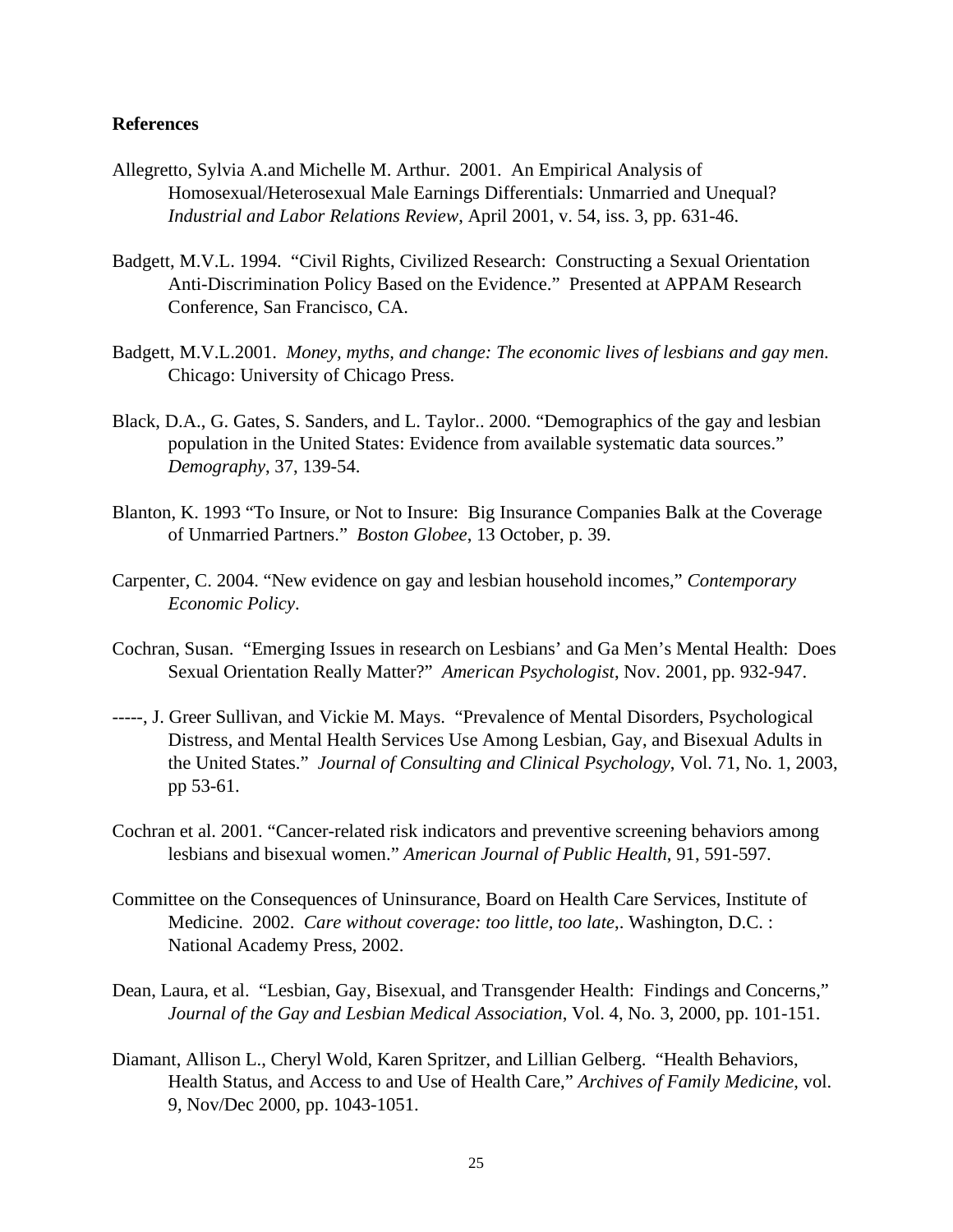- Gates, Gary. "Domestic Partner Benefits Won't Break the Bank," *Population Today*, April 1, 2001, http://www.urban.org/url.cfm?ID=900439, accessed 3/21/04.
- Gruber, Jonathan, and Brigitte C. Mayer, "Health Insurance, Labor Supply, and Job Mobility: A Critical Review of the Literature," 2001.
- Hadley, Jack, and John Holahan, "How Much Medical Care Do the Uninsured Use, and Who Pays For It?" *Health Affairs*, Feb. 2003
- Human Rights Campaign, 2001. The state of the workplace for lesbian, gay, bisexual, and transgendered Americans. Washington, D.C.
- Idler, Elen L. and Yael Benyamini.1997. "Self-Rated Health and Mortality: A Review of Twenty-Seven Community Studies," *Journal of Health and Social Behavior*, 38(1): 21- 37.
- The Kaiser Family Foundation and Health Research and Educational Trust, *Survey of Employer-Sponsored Health Benefits: 2001*(Henry J. Kaiser Family Foundation), http://www.kff.org/content/2001/3138/EHB2001\_fullrpt.pdf (last accessed Aug. 25, 2003).
- Kaiser Family Foundation and Health Research and Educational Trust, Employer Health Benefits Survey, 2003 Summary of Findings, http://www.kff.org/content/2003/20030909a/.
- Mays, Vickie M., and Susan Cochran. "Mental Health Correlates of Perceived Discrimination Among Lesbian, Gay, and Bisexual Adults in the United States," *American Journal of Public Health*, Vol. 91, No. 11, 2001, pp. 1869-1876.
- Rogers, Marc, and N. Daley Dunham. "Contracts with Equality: An Evaluation of the San Francisco Equal Benefits Ordinance," Institute for Gay and Lesbian Strategic Studies, Amherst, MA, 2003.

Spencer Research Reports on Employee Benefits, 1992. Aspen Publishers, Inc.

- U.S. Bureau of the Census. 2002. Health Insurance Coverage: 2001. Current Population Reports P60-220, http://www.census.gov/prod/2002pubs/p60-220.pdf
- U.S. Bureau of the Census. 2003. Married-Couple and Unmarried-Partner Households: 2000, Census, February 2003, CENSR-5
- U.S. Bureau of Labor Statistics, 2003. "Employee Benefits in Private Industry," http://www.bls.gov/news.release/ebs2.t01.htm, accessed 3/21/04.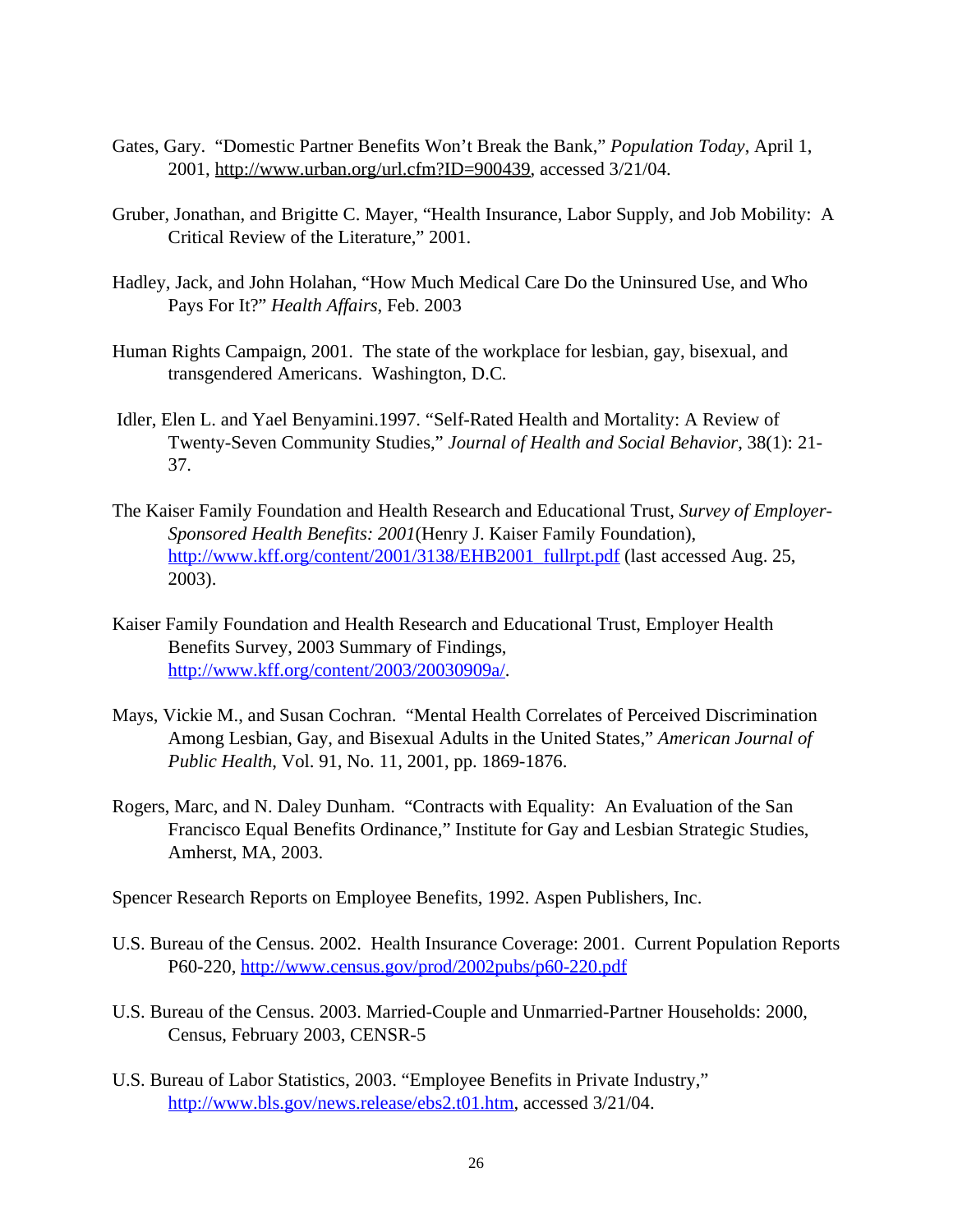U.S. Bureau of Labor Statistics, National Compensation Survey. 2003. "Employee Benefits in Private Industry," September 2003, http://www.bls.gov/news.release/ebs2.nr0.htm.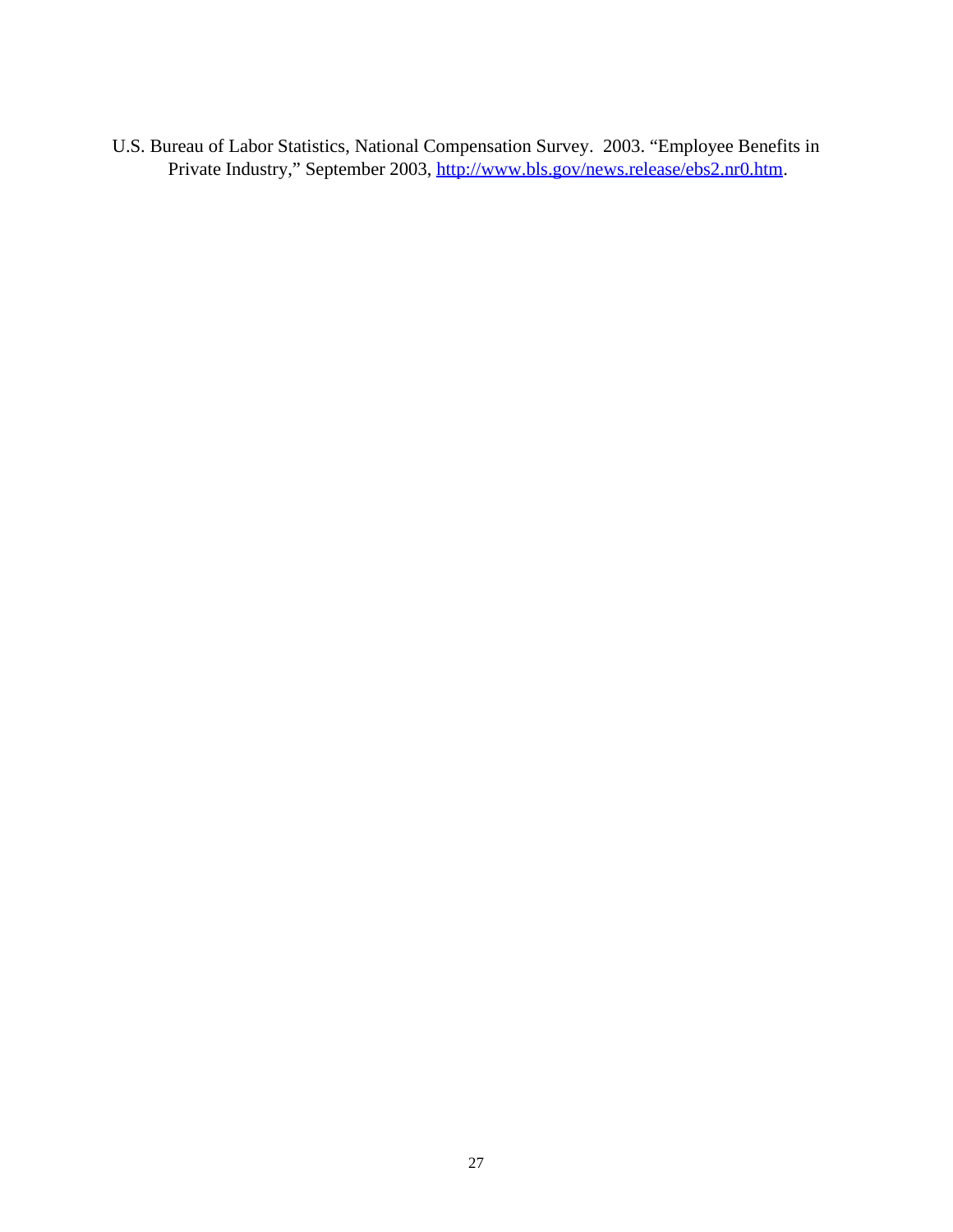Table 1. Characteristics of people in couples, by couple type.

|                                                         | Same-sex | Same-sex | Unmarried     | Married       |
|---------------------------------------------------------|----------|----------|---------------|---------------|
|                                                         | male     | female   | different-sex | different-sex |
| Sample Size                                             | 486      | 478      | 26,862        | 337,574       |
| Mean Age                                                | 39.2     | 39.2     | 34.1          | 42.8          |
| Region of Residence                                     |          |          |               |               |
| Northeast                                               | 21%      | 25%      | 18%           | 19%           |
| Midwest                                                 | 17%      | 15%      | 24%           | 25%           |
| South                                                   | 27%      | 22%      | 32%           | 36%           |
| West                                                    | 35%      | 38%      | 26%           | 20%           |
| Percent Non-white                                       | 8.8      | 11.0%    | 12.4%         | 18%           |
| Percent with children in household                      | 7.6%     | 19.0%    | 39.8%         | 53.2%         |
| Years of education                                      | 14.9     | 14.8     | 12.8          | 13.5          |
| Percent with bachelor's degree or higher education      | 55.0     | 52.5     | 18.0          | 30.3          |
| Median income of couple.                                | 70,160   | 51,682   | 38,685        | 53,007        |
| Percent working full-time (men)*                        | 72.2     |          | 72.2          | 90.8          |
| Percent working full-time (women)*                      |          | 74.3     | 66.1          | 55.0          |
| Percent with at least one full-time worker in household | 94.9     | 92.0     | 91.8          | 95.3          |

Source: Authors' tabulation of Current Population Survey Annual Social and Economic (ASEC) Supplement, pooled 1996-2003.

\*Adjusted for age and region.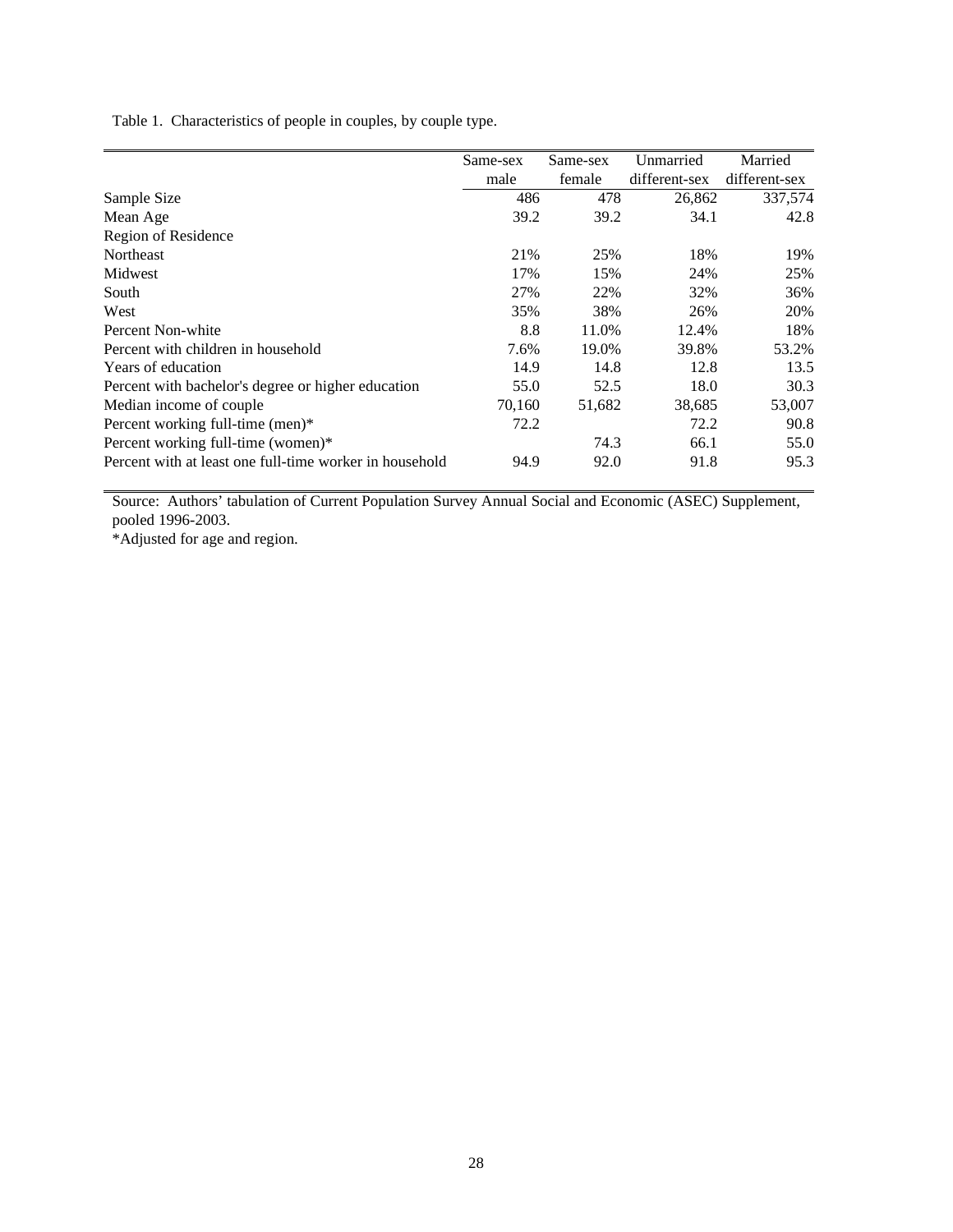Table 2. Health insurance status, by couple type.

|                                  | Same-sex | Same-sex | Unmarried                   | Married |
|----------------------------------|----------|----------|-----------------------------|---------|
|                                  | male     | female   | different-sex different-sex |         |
| Own-EBHI                         | 62.7     | 64.8     | 54.9                        | 42.9    |
| Dependent-EBHI                   | 5.2      | 6.2      | 4.0                         | 30.2    |
| Both Own and Dependent           | 0.7      | 0.5      | 1.3                         | 9.0     |
| Medicaid                         | 3.3      | 2.8      | 6.5                         | 2.2     |
| <b>Other Government Coverage</b> | 3.0      | 0.8      | 1.2                         | 0.9     |
| Private or other                 | 7.9      | 4.4      | 4.3                         | 4.1     |
| None                             | 17.0     | 19.5     | 27.7                        | 10.7    |

Source: Authors' tabulation of Current Population Survey Annual Social and Economic (ASEC) Supplement, pooled 1996-2003.

Notes: Controls for five age categories and four census regions are included in the model but not shown. The regression-adjusted percentages report for a person between 35 and 44 years of age with composite region of residence.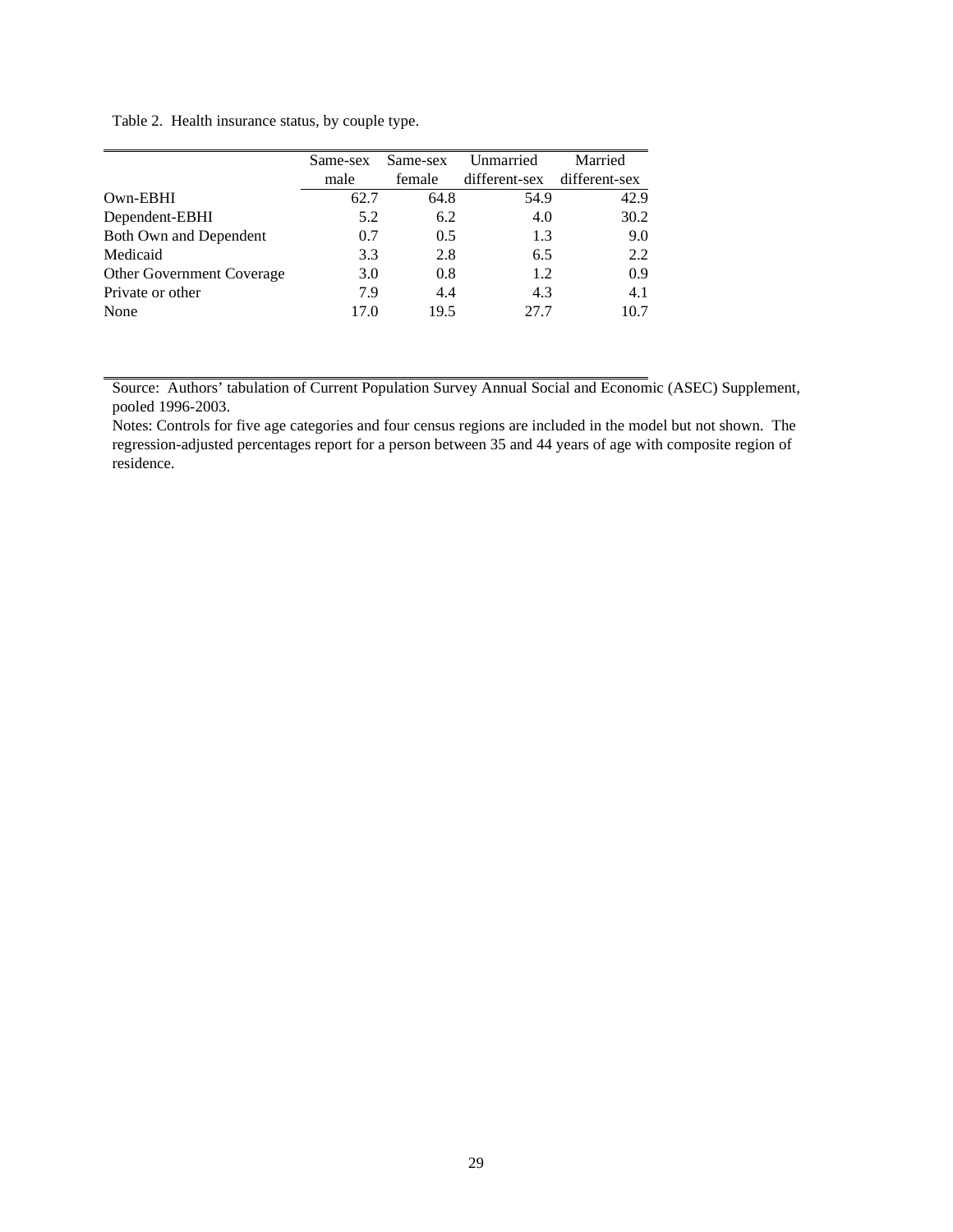|                          | <b>Full Sample</b> |             | Subsamples  |                             |             |
|--------------------------|--------------------|-------------|-------------|-----------------------------|-------------|
|                          |                    |             | Same-Sex    | Different-Sex Different-Sex |             |
|                          |                    |             |             | Married                     | Unmarried   |
| Same-sex male            | 0.063              | 0.108       |             |                             |             |
|                          | (0.021)            | (0.020)     |             |                             |             |
| Same-sex female          | 0.088              | 0.109       |             |                             |             |
|                          | (0.023)            | (0.023)     |             |                             |             |
| Different-sex unmarried  | 0.170              | 0.152       |             |                             |             |
|                          | (0.004)            | (0.004)     |             |                             |             |
| Under 25 years           | 0.175              | 0.128       | 0.182       | 0.117                       | 0.110       |
|                          | (0.005)            | (0.005)     | (0.075)     | (0.005)                     | (0.011)     |
| 25 to 34 years           | 0.036              | 0.029       | 0.070       | 0.030                       | 0.012       |
|                          | (0.002)            | (0.002)     | (0.040)     | (0.002)                     | (0.009)     |
| 45 to 54 years           | $-0.018$           | $-0.021$    | $-0.057$    | $-0.020$                    | $-0.067$    |
|                          | (0.002)            | (0.002)     | (0.034)     | (0.002)                     | (0.011)     |
| 55 to 64 years           | $-0.004$           | $-0.051$    | $-0.074$    | $-0.047$                    | $-0.150$    |
|                          | (0.002)            | (0.002)     | (0.047)     | (0.002)                     | (0.016)     |
| Self full-time worker    |                    | $-0.059$    | $-0.172$    | $-0.051$                    | $-0.145$    |
|                          |                    | (0.002)     | (0.044)     | (0.002)                     | (0.008)     |
| Partner full-time worker |                    | $-0.049$    | 0.016       | $-0.048$                    | $-0.026$    |
|                          |                    | (0.002)     | (0.034)     | (0.002)                     | (0.008)     |
| Education                |                    | $-0.0182$   | $-0.018$    | $-0.0177$                   | $-0.0269$   |
|                          |                    | (0.0003)    | (0.006)     | (0.0003)                    | (0.0079)    |
| Any Children             |                    | $-0.015$    | 0.011       | $-0.0174$                   | $-0.0139$   |
|                          |                    | (0.002)     | (0.048)     | (0.0016)                    | (0.0073)    |
| Income (thousands)       |                    | $-0.000544$ | $-0.000492$ | $-0.000513$                 | $-0.00139$  |
|                          |                    | (0.0000112) | (0.000114)  | (0.0000111)                 | (0.0000967) |
| Constant                 | 0.107              | 0.237       | 0.371       | 0.230                       | 0.489       |
|                          | (0.001)            | (0.003)     | (0.054)     | (0.003)                     | (0.012)     |
| Sample Size              |                    | 365,400     | 964         | 337,574                     | 26,862      |

Table 3. LPM estimation of no health insurance coverage

Source: Authors' tabulation of Current Population Survey Annual Social and Economic (ASEC) Supplement, pooled 1996-2003.

Notes: Dependent variable is a dichotomous, with one indicating no health insurance coverage, zero indicating some form of coverage. Controls for five age categories and four census regions are included in the model but not shown. The constant expresses the probability of poor or fair health for the omitted categories: a member of a different-sex married couple between 35 and 44 years of age with average years of education and composite region of residence.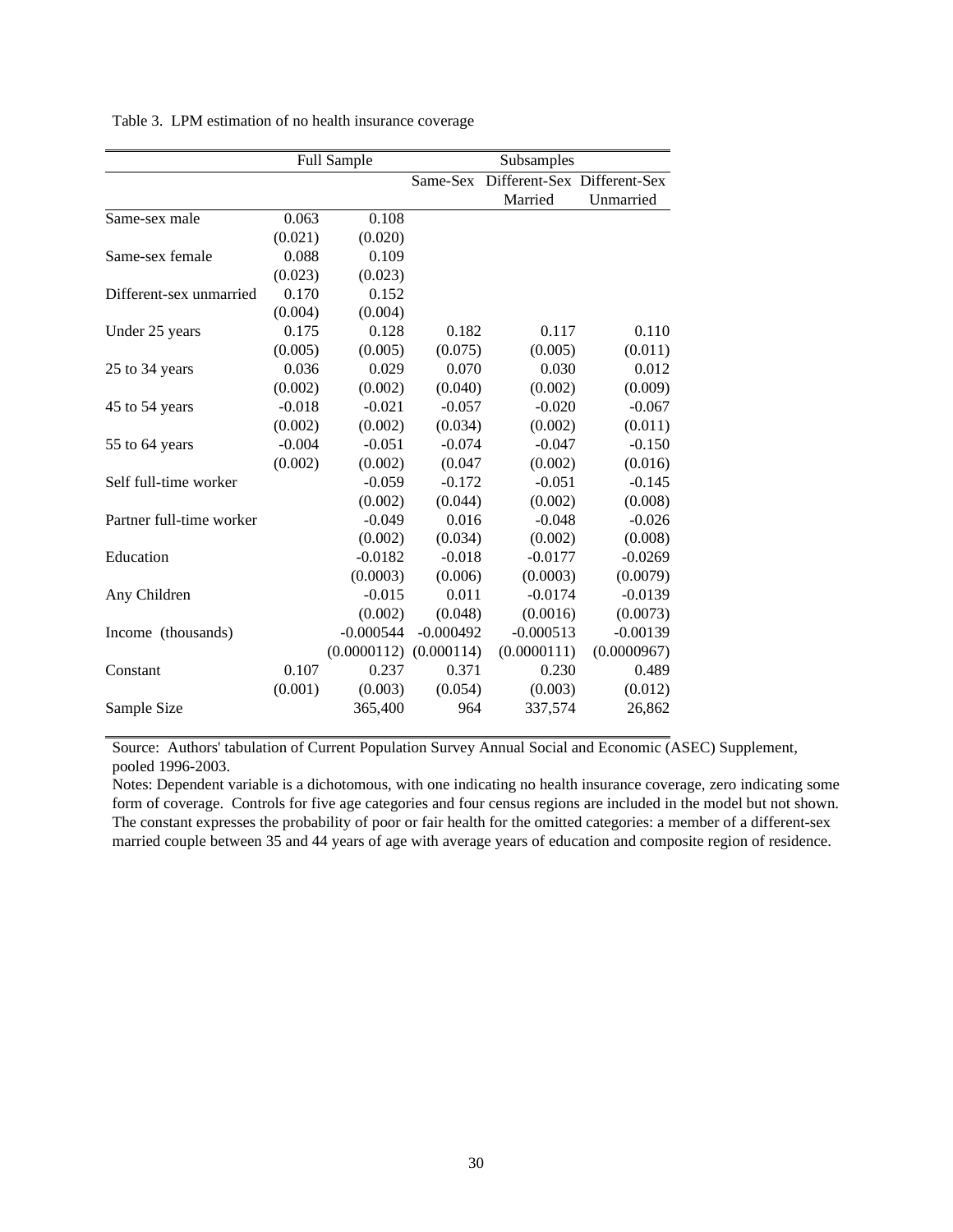Table 4. LPM estimation of fair or poor health status.

|                         | Men only  | Men only | Women only | Women only |
|-------------------------|-----------|----------|------------|------------|
| Same-sex male           | 0.037     | 0.020    |            |            |
|                         | (0.015)   | (0.014)  |            |            |
| Same-sex female         |           |          | 0.049      | 0.038      |
|                         |           |          | (0.016)    | (0.016)    |
| Different-sex unmarried | 0.024     | 0.005    | 0.030      | 0.015      |
|                         | (0.003)   | (0.003)  | (0.003)    | (0.003)    |
| Under 25 years          | $-0.053$  | $-0.071$ | $-0.043$   | $-0.057$   |
|                         | (0.003)   | (0.004)  | (0.003)    | (0.003)    |
| 25 to 34 years          | $-0.028$  | $-0.030$ | $-0.021$   | $-0.023$   |
|                         | (0.002)   | (0.002)  | (0.002)    | (0.002)    |
| 45 to 54 years          | 0.052     | 0.052    | 0.046      | 0.046      |
|                         | (0.002)   | (0.002)  | (0.002)    | (0.002)    |
| 55 to 64 years          | 0.107     | 0.103    | 0.088      | 0.084      |
|                         | (0.003)   | (0.003)  | (0.003)    | (0.003)    |
| Education               | $-0.0177$ | $-0.015$ | $-0.0165$  | $-0.0138$  |
|                         | (0.0003)  | (0.0003) | (0.0004)   | (0.0004)   |
| <b>Health Insurance</b> |           | $-0.097$ |            | $-0.074$   |
|                         |           | (0.003)  |            | (0.002)    |
| Constant                | 0.062     | 0.140    | 0.069      | 0.130      |
|                         | (0.001)   | (0.003)  | (0.001)    | (0.003)    |
| Sample Size             | 182,704   |          | 182,696    |            |

Source: Authors' tabulation of Current Population Survey Annual Social and Economic (ASEC) Supplement, pooled 1996-2003.

Notes: Dependent variable is a dichotomous, with one indicating general health reported as poor or fair, zero indicating general health reported as good, very good, or excellent. Controls for four census regions are included in the model but not shown. The constant expresses the probability of poor or fair health for the omitted categories: a member of a different-sex married couple between 35 and 44 years of age with average years of education and a composite region of residence.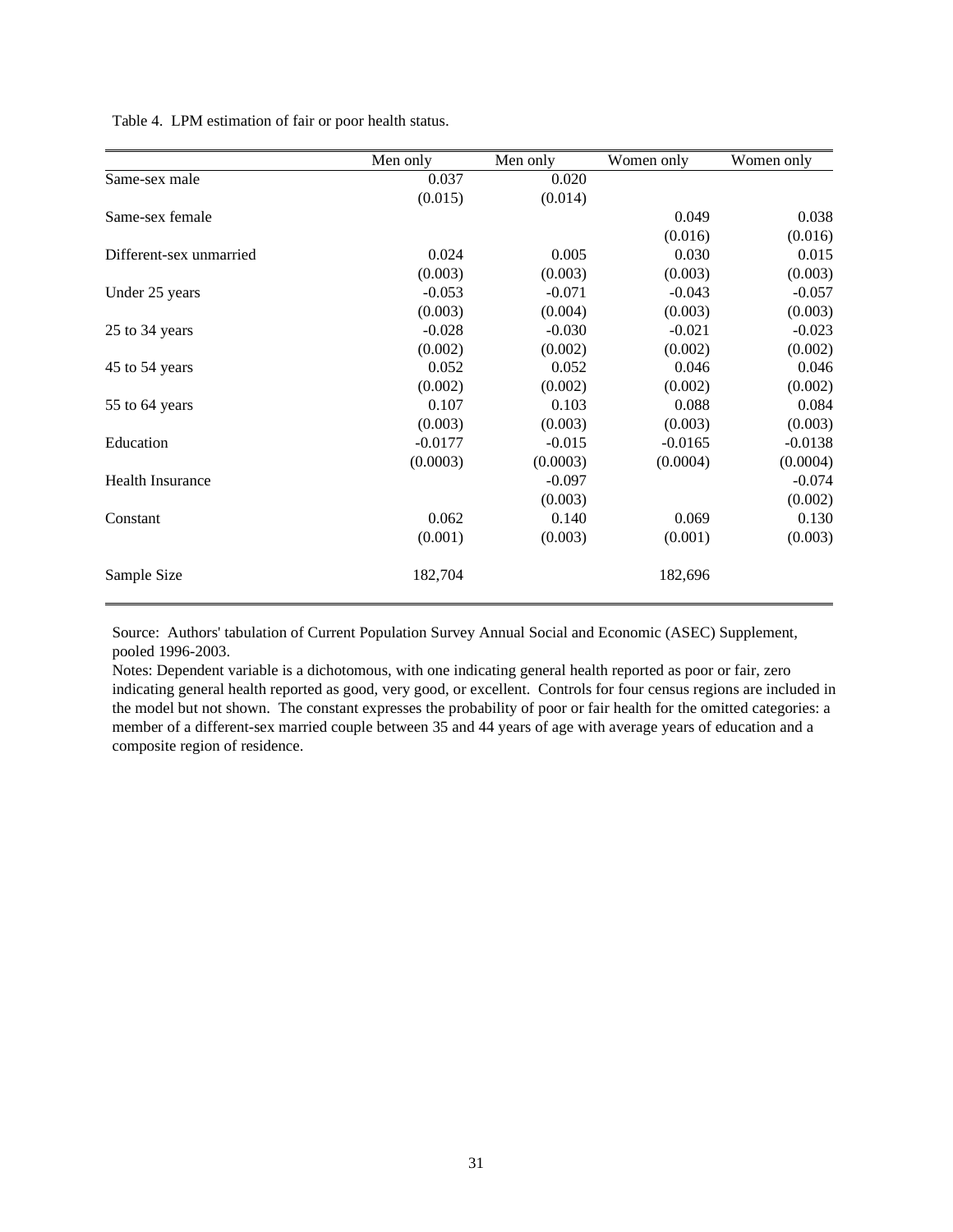Table 5. Coverage of partners of people with own-EBHI, by couple type.

|                                  | Same-sex | Married                     | Unmarried |
|----------------------------------|----------|-----------------------------|-----------|
|                                  |          | different-sex different-sex |           |
| Own-EBHI                         | 70.8     | 23.8                        | 63.3      |
| Dependent-EBHI                   | 5.8      | 54.8                        | 3.6       |
| Both Own and Dependent           | $\theta$ | 15.7                        | 0         |
| Medicaid                         | 2.8      | 0.5                         | 4.6       |
| <b>Other Government Coverage</b> | 1.6      | 0.7                         | 1.2.      |
| Private or other                 | 4.5      | 0.7                         | 3.2       |
| None                             | 14.5     | 4.0                         | 24.0      |

Source: Authors' tabulation of Current Population Survey Annual Social and Economic (ASEC) Supplement, pooled 1996-2003.